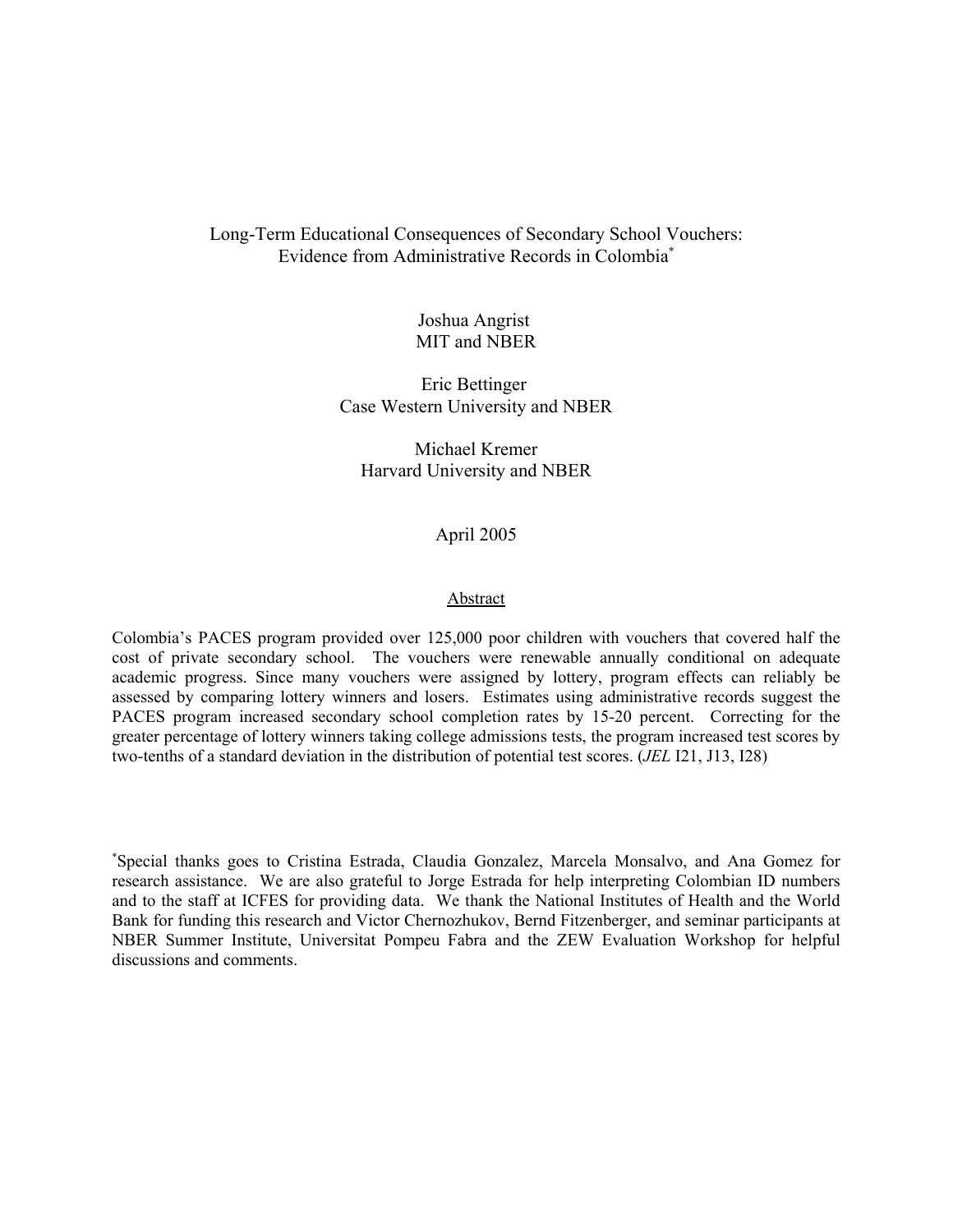#### I. Introduction

Demand-side subsidies for education are increasingly common in developing countries. Chile and Colombia have both offered educational vouchers for private secondary schools, while Brazil, India, Israel, and Mexico have introduced student stipends that reward attendance and performance. Interest in demand-side subsidies in developing countries parallels interest in the United States, where publiclyfunded vouchers for private schools have been distributed in a number of cities.

Previous research on primary and secondary school vouchers typically focuses on the short-run effects of vouchers on test scores. The results so far suggest that vouchers benefit some groups of recipients, though the extent of test score gains is disputed.<sup>1</sup> Missing from most studies of voucher effects is an assessment of impacts on longer-term outcomes – such as high school graduation rates – that are more clearly tied to economic success.

This paper examines the longer-run effects of Colombia's PACES program, one of the largest voucher initiatives ever implemented.<sup>2</sup> Between 1991 and 1997, PACES awarded nearly 125,000 vouchers to low-income high school students. Since vouchers were renewable annually conditional on satisfactory academic progress as indicated by scheduled grade promotion, the program provided incentives for students to work harder as well as widening their schooling options. PACES vouchers may therefore have effects similar to merit-based college scholarships and test-based achievement awards (see, e.g. Angrist and Lavy 2003, Kremer, Miguel and Thornton, 2003, Dynarski 2003).

In Bogotá as well as a number of other large cities, PACES vouchers were awarded by lottery. The random assignment of vouchers facilitates a natural-experiment research design in which losers provide a comparison group for winners. Our previous research (Angrist, Bettinger, Bloom, King, and Kremer, 2002) used the voucher lotteries to show that in the three years after random assignment, PACES winners completed more years of school, had lower grade repetition, higher test scores, and a lower probability of working than did losers.

<sup>1</sup>See, e.g., Rouse (1998); Howell and Peterson (2002), Angrist et al. (2002) and Krueger and Zhu (2003).

2 PACES is an acronym for Programa de Amplicación de Cobertura de la Educación Secundaria.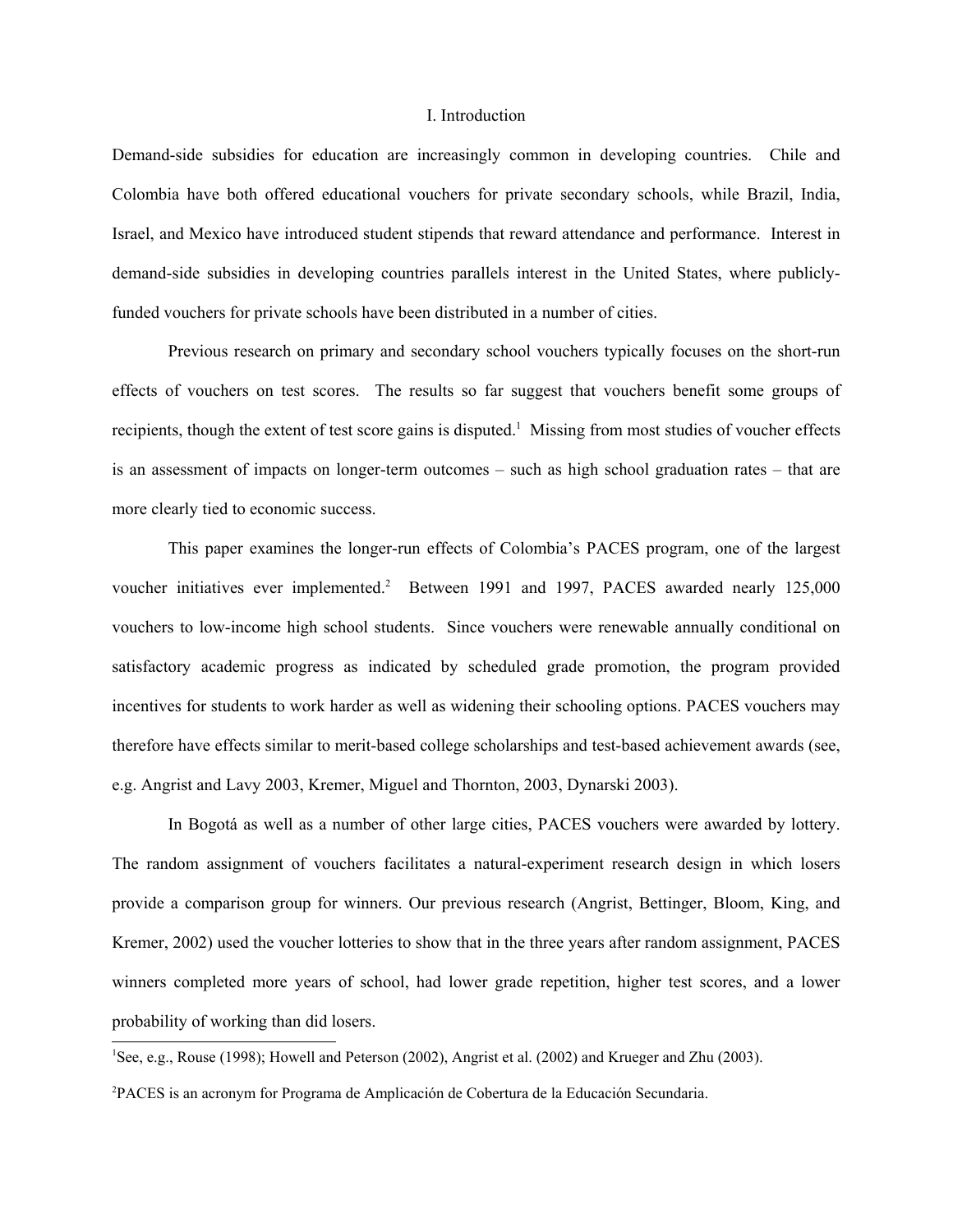This paper examines the impact of winning the lottery on outcomes seven years after the voucher lottery. In particular, we use administrative data from Colombia's centralized college entrance examinations, the ICFES, to obtain information on high school graduation status and academic achievement.<sup>3</sup> ICFES registration is a good proxy for high school graduation since 90 percent of all high school students take the exam (World Bank, 1993). The principle advantage of administrative records in this context, in addition to providing longer-term outcomes, are that our measure of high school graduation status suffers no loss to follow-up and that ICFES test score data are much less expensive to obtain than survey data or scores from a specialized testing program.

Our analysis shows that voucher winners have substantially higher high school graduation rates than losers. Since more lottery winners than losers took the ICFES exam, direct comparisons of test scores for winners and losers are subject to selection bias. We therefore discuss a number of solutions to this selection problem, including parametric methods and non-parametric quantile-specific bounds. After adjusting for selection bias, voucher winners appear to have learned more than losers. The fact that the program increased test scores even fairly high in the score distribution suggests that the program increased learning not only by increasing incentives for students at risk of repeating grades, but also through other mechanisms, such as increasing school choice.

The next section provides additional background on the PACES program and voucher lotteries. Section III presents estimates of the effect of PACES vouchers on high school graduation rates, as measured by ICFES registration rates. Section IV discusses the problem of selection bias in analyses of test scores and presents estimates of effects on scores using alternative approaches to the selection problem. Section V concludes the paper.

<sup>&</sup>lt;sup>3</sup>ICFES is an acronym for Colombia's college admissions testing service, the Instituto Colombiano Para El Fomento De La Educación Superior.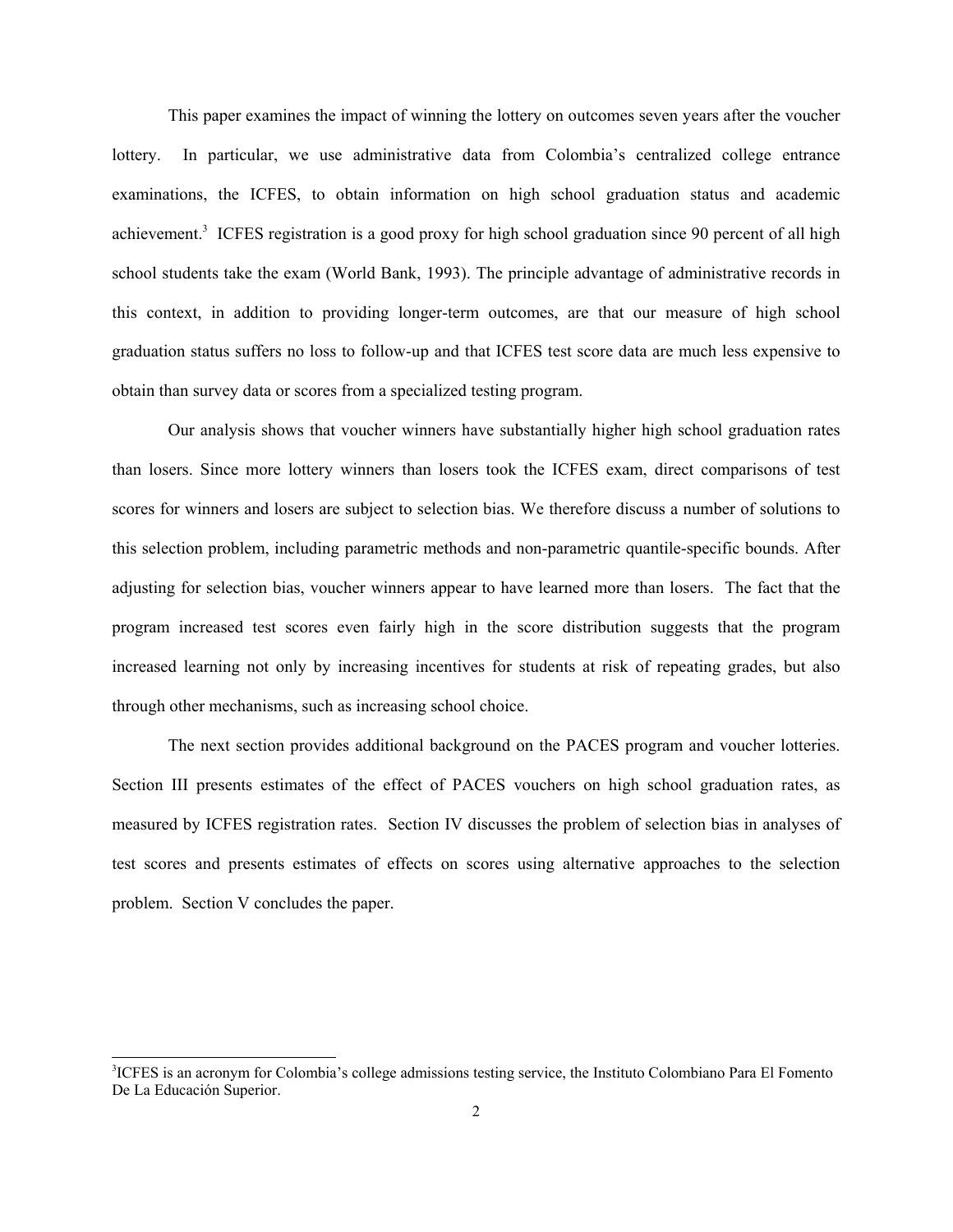### II. Background

### A. The PACES program

The PACES program, established in late 1991, offered vouchers to children in low-income neighborhoods. To qualify for a voucher, applicants must have been entering the Colombian secondary school cycle, which begins with grade 6, and have been aged 15 or less. Prior to applying, students must already have been admitted to a participating secondary school (i.e., one that would accept vouchers) in a participating town, which included all of Colombia's largest cities.4

PACES vouchers were worth about 190 US dollars in 1998. Our survey data show matriculation and tuition fees for private schools attended by voucher applicants in 1998 averaged about \$340, so most voucher recipients supplemented the voucher with private funds. By way of comparison, the average annual per-pupil public expenditure in Colombia's public secondary school system in 1995 was just over \$350 (DNP, 1999), and public school parents in our sample typically paid tuition or fees of roughly \$58. Per capita GNP in Colombia was then around \$2,280 (World Bank, 1999).

Participating schools tended to serve lower-income pupils, and to have lower tuition than nonparticipating private schools. Schools with a vocational curriculum were also over-represented among those participating in the program. Many elite private schools opted out, so just under half of private schools in the 10 largest cities accepted PACES vouchers in 1993. In 1995, there were approximately 3.1 million secondary school pupils in Colombia. Almost 40 percent attended private schools, and about 8% of these used PACES vouchers.

<sup>4</sup> PACES was meant to increase secondary school enrollment and was motivated in large part by the fact that many secondary schools were clearly very crowded, especially in large cities. The average Colombian school day was four hours and many of the school buildings in Bogotá hosted multiple sessions or schools per day. In fact, according to data available from ICFES, less than 2 percent of public schools in Bogotá hosted only one session per day, while 17 percent hosted three sessions per day. Private schools that accepted the voucher, by contrast, hosted fewer sessions. Almost 15 percent of private voucher schools had only one session per day and only 4 percent had three sessions per day. This may suggest less crowded schools or that schools days were either formally or informally longer in private voucher schools. Additionally, due to the short school day and multiple sessions per day, a possible source of capacity in the school system was the opportunity for teachers to teach simultaneously at both public and private schools.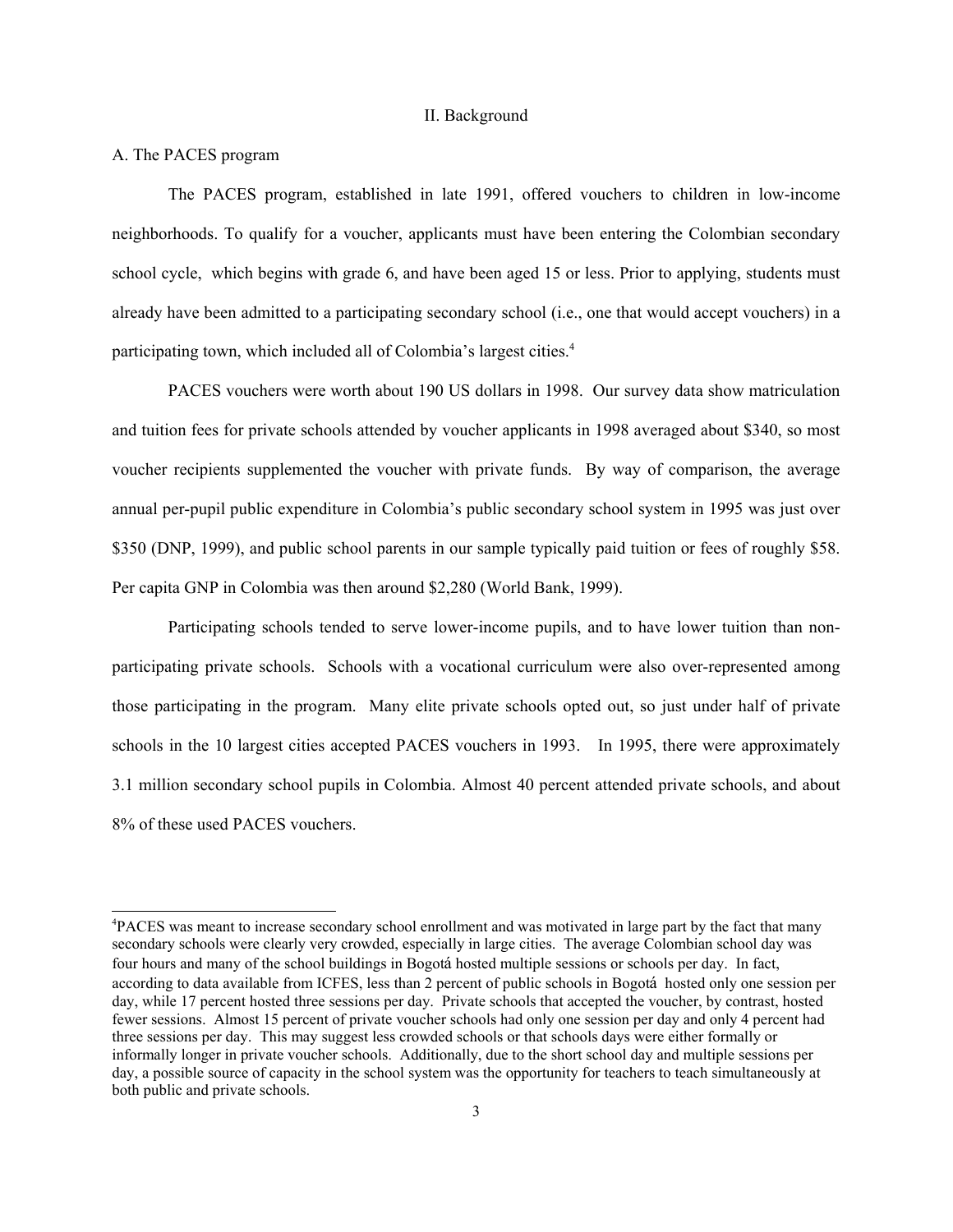Pupil-teacher ratios and facilities were similar in public and participating private schools, and test scores in participating private schools were close to those in public schools, though significantly below those in non-participating private schools. Public schools and private voucher schools had similar access to technology (King, Rawlings, Gutierrez, Pardo, and Torres, 1997). Public schools and private voucher schools in Bogotá also perform similarly on the ICFES exam. The median ICFES score is similar across schools although public schools tend to have a larger number of students take the exams than private voucher schools. By contrast, the median score in private non-voucher schools in Bogotá is much higher than the median score at both public and vocuher-accepting private schools in Bogotá. Across the country, both private and public schools in Bogotá have higher ICFES scores than other areas of Colombia although since we can only compare voucher schools in Bogotá, we cannot compare voucher schools inside and outside of Bogotá.

Vouchers were renewed automatically through eleventh grade, when Colombian high school ends, provided the recipient's academic performance warranted promotion to the next grade. In practice, approximately 86 percent of voucher winners were promoted in  $6<sup>th</sup>$  grade (as compared to 80 percent of voucher losers). It therefore seems likely that the incentive aspects of the PACES program were strongest for the weakest students, since these students were at greatest risk of failing a grade.

Our earlier results (Angrist et al, 2002) suggest that three years after entering the lottery, voucher winners were 16 percentage points more likely to be attending a private school. Fee payments for voucher winners were \$52 higher than for losers, suggesting that some winners may have used their vouchers to trade up to higher priced schools. Although lottery winners and losers had similar enrollment rates, winners had completed .12 additional years of school, partly because they were 6 percentage points less likely to have repeated a grade. But winners also appear to have learned more. Among a sub-sample of lottery applicants who agreed to take a standardized test, winners scored .2 standard deviations more than losers, the equivalent of a full grade level. However, the sample of test takers was small (only 283), and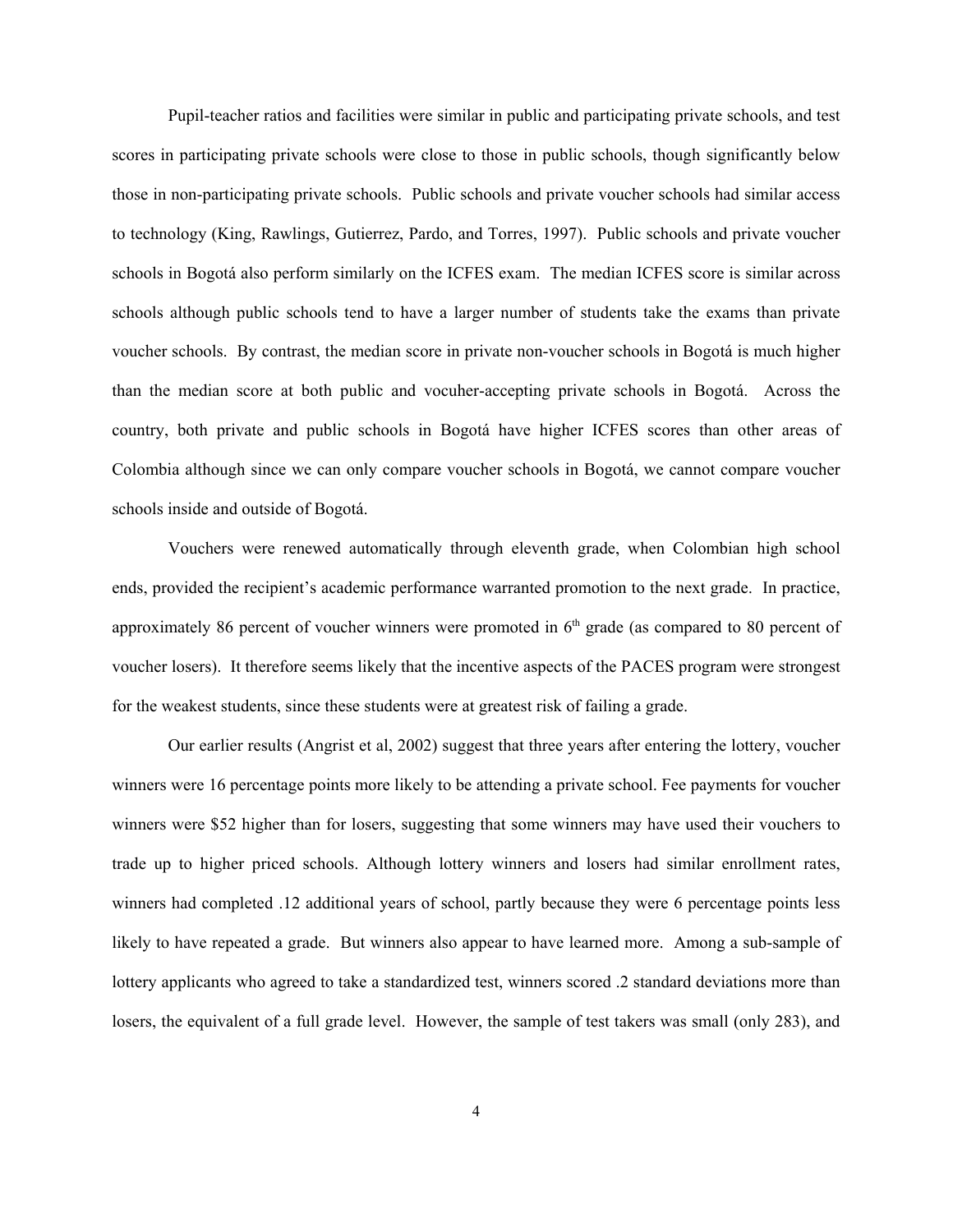hence these differences were only marginally significant at conventional levels. Moreover, since only 60 percent of those invited to take the test did so, sample selection issues remain a concern.

### B. Data and Descriptive Statistics

Table 1 reports data from 4,044 application forms completed by applicants who applied in 1994 to enter private school in  $6<sup>th</sup>$  grade in 1995 in Bogota. 59 percent of these applicants were awarded vouchers. Applicants were almost 13 years old, on average, and about evenly split between boys and girls. Roughly 88 percent of applicants came from households with a telephone or access to a telephone.

We matched PACES applicants with 1999-2001 ICFES records using national ID numbers, an identification number consisting of 11 digits, the first 6 of which show date of birth.<sup>5</sup> A final "check digit" in the ID number bears a mathematical relationship to the other digits. We used the embedded check digit and birth dates to determine whether ID numbers were valid. About 9.5 percent of applicants had invalid birth dates.<sup>6</sup> Among applicants with valid birth dates, 97 percent reported valid ID numbers.

There is no evidence that voucher winners are more likely to be matched with ICFES records because they have more accurately recorded ID numbers.<sup>7</sup> In fact, voucher winners were 1 percentage point *less* likely to have a valid ID, although this difference is not significantly different from zero, as can be seen in column 3, row 2 of Table 1. The results of restricting the sample to those with valid birth dates embedded in their ID numbers, reported in columns 4, show an even smaller voucher effect which is also statistically insignificant.

Voucher winners and losers had similar demographic characteristics, except possibly for a small age difference. These contrasts can be seen in the remaining rows of Table 1. The age differences by

<sup>&</sup>lt;sup>5</sup>Angrist, Bettinger, and Kremer (2004) provide a detailed description of the matching procedure and the ICFES.

<sup>6</sup> Birth dates are considered valid when they imply applicants were aged 9-25.

<sup>&</sup>lt;sup>7</sup>We found some evidence of differential record-keeping in the first cohort of Bogotá applicants from 1992, before the lottery process was computerized. Because of this and other data problems, the 1992 applicant cohort was omitted from this study.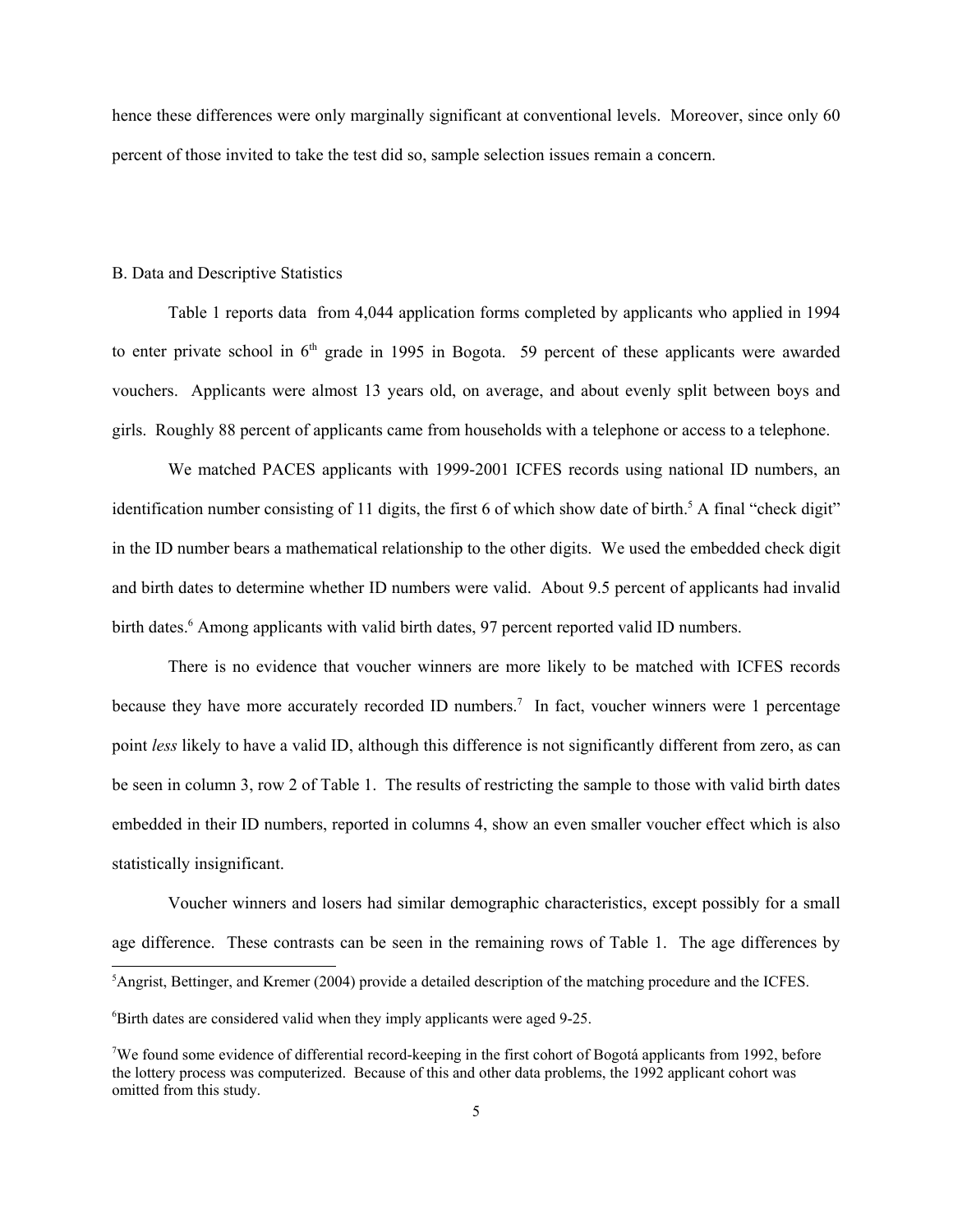voucher status appear to be driven by a few outlying observations, probably due to incorrectly coded ID numbers among losers. The age gap falls when the sample is limited to those with valid ID numbers, though it remains marginally significant. We therefore control for age when estimating voucher effects.

### III. Effects on High School Graduation

As noted in the introduction, we use ICFES registration as a proxy for high school completion because 90 percent of graduating students take the ICFES exam. Estimates of voucher effects on high school graduation rates were constructed using the following regression model:

$$
y_i = X_i' \beta_0 + \alpha_0 D_i + \epsilon_i, \tag{1}
$$

where  $y_i$  is an indicator of ICFES registration,  $D_i$  is an indicator for whether applicant *i* won a voucher, and  $X_i$  is a vector of controls for age and sex. We also report estimates without covariates. Students in the 1995 applicant cohort who were promoted on schedule should have registered to take the ICFES exam at one of two opportunities in the 2000 school year. Because some students may also have skipped or repeated grades, we also checked those registered for the exams offered in 1999 and 2001. If a student was found to have been tested more than once, we retained the first set of test scores.

About 35 percent of PACES applicants were matched to ICFES records using ID numbers, a result that can be seen in the first row of Table 2. This rate falls to 33-34 percent when city of residence or the first 7 letters of students' last names were also matched, and to 32 percent when both city of residence and the first 7 letters of students' last name were matched.

Results from models with no controls, reported in column 1, show that vouchers raised ICFES registration rates about 7 percentage points, a highly significant difference.<sup>8</sup> Because of the slight differences between voucher winners and losers reported in Table 1, the estimated effect falls to about 6 percentage points with demographic controls but remains significantly different from zero. There is no clear pattern of differences in voucher effects by sex, though the base rate is lower for boys. Using city of

<sup>8</sup> The standard errors reported in Table 2 and elsewhere are heteroscedasticity-consistent.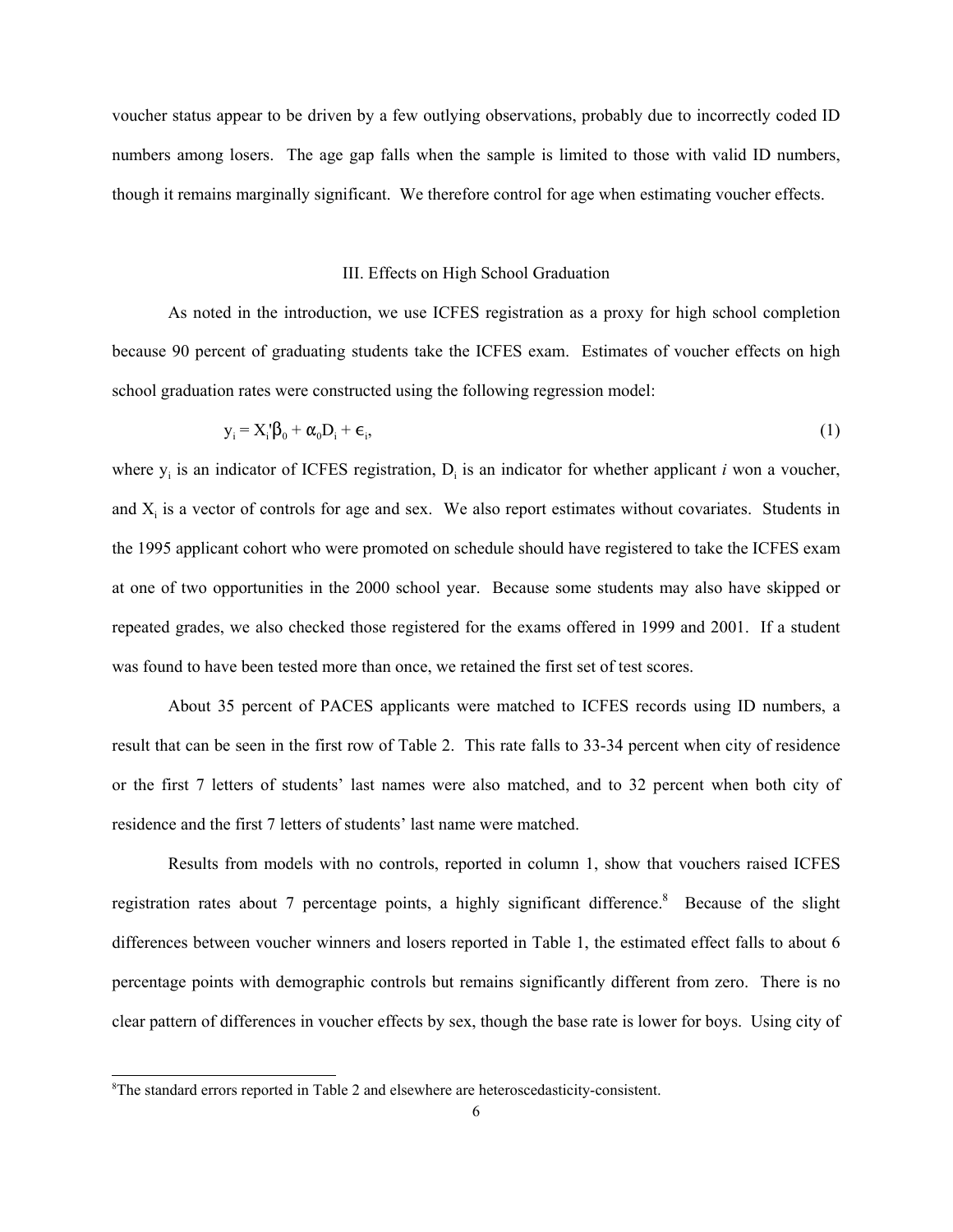residence to validate matches leads to slightly smaller treatment effects for girls and overall, but the change is not substantial. Validation by matching on names as well as ID numbers leads to treatment effects almost identical to those without validation, and validation using both city and name generates estimates similar to those using city only.<sup>9</sup>

On balance, the estimated effects of voucher status on ICFES registration are remarkably robust to changes in sample, specification, and the definition of a match. Thus, it seems fair to say that PACES vouchers increased the likelihood of ICFES registration, and probably high school graduation, by 5-7 percentage points for both boys and girls. This amounts to an increase of 15-20 percent in the probability students took the ICFES exam.

#### IV. Effects on College Entrance Exam Scores

### A. The Selection Problem

 Because PACES voucher winners were more likely than losers to take the test, the test score distributions of winners and losers are not directly comparable. To see the likely consequences of differential test-taking rates for comparisons of scores among test-takers, let  $y_{1i}$  be the ICFES score student *i* would obtain after winning the voucher and let  $y_{0i}$  denote the score student *i* would obtain otherwise. We assume that both of these potential outcomes are well-defined for all pupils, whether they actually took the test or not, and whether they won the lottery or not. The average causal effect of winning the voucher on the scores of all winners is  $E[y_{1i}-y_{0i}]$   $D_i=1$ . Of course, in practice, we only observe scores for those who were tested. Moreover, among tested pupils, we only observe  $y_{1i}$  for winners and  $y_{0i}$ for losers.

<sup>9</sup> Our previous estimates show voucher winners were less likely to have repeated a grade, and hence, as time goes on, we might expect the gap in ICFES registration rates between winners and losers to decline as more losers finish secondary school. But voucher winners who were had previously repeated a grade may have been more likely than losers to take the ICFES, so it is unclear whether the gap in ICFES registration rates should have increased or decreased over time. In practice, the gap in test-taking rates by win-loss status does not does not appear to have been declining over time.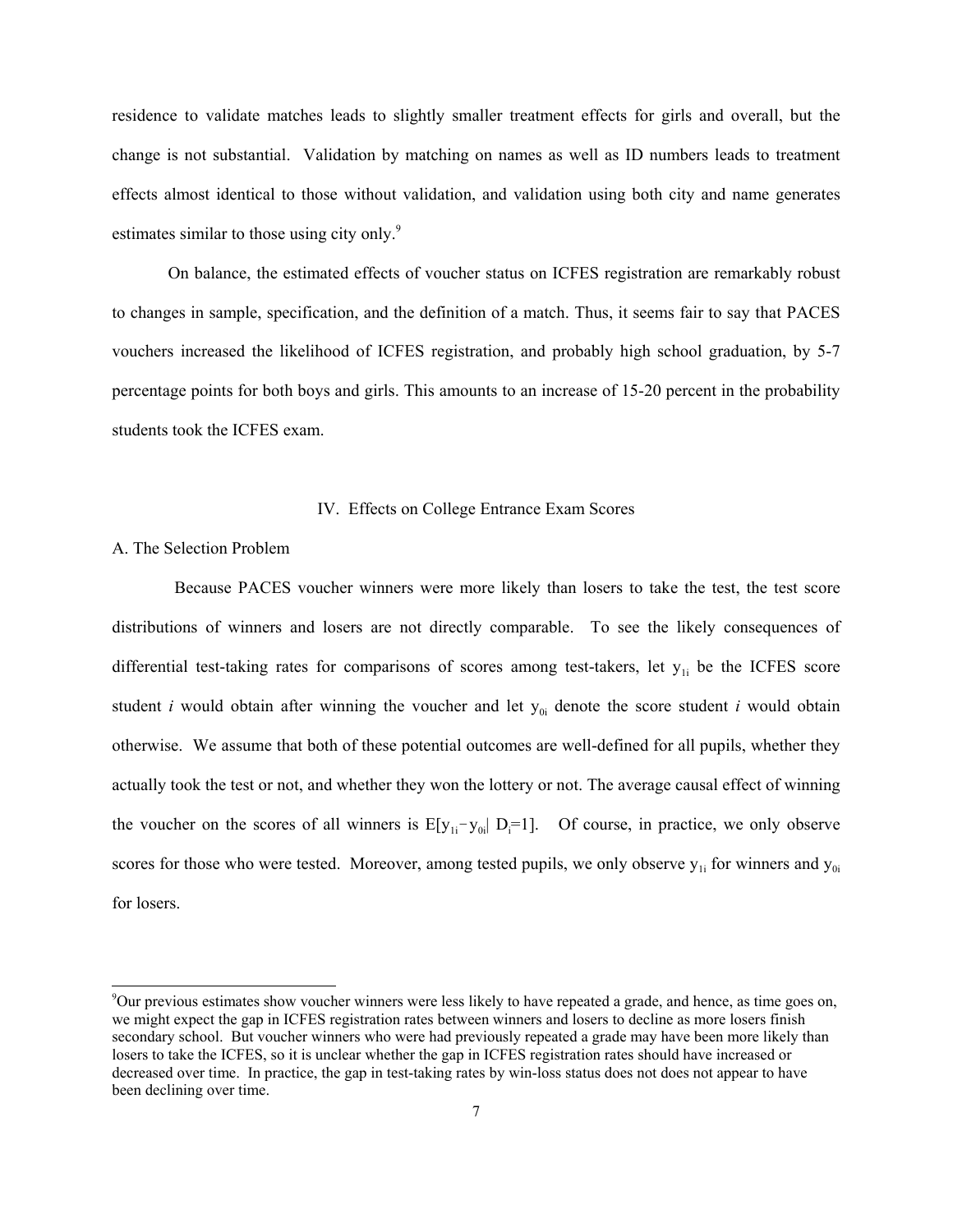Using a notation paralleling the notation for potential test scores, let  $T_{1i}$  and  $T_{0i}$  denote potential test-taking status. That is,  $T_{1i}$  is a dummy for whether a student would have taken the ICFES after winning the lottery and  $T_{0i}$  is a dummy for whether a student would have taken the ICFES after losing the lottery. By virtue of the random assignment of  $D_i$ , the vector of all potential outcomes  $\{y_{1i}, y_{0i}, T_{1i}, T_{0i}\}$  is jointly independent of D<sub>i</sub>, though the elements of this vector are probably correlated with each other. Observed test-taking status, the dependent variable in the previous section, is linked to these potential outcomes by the equation:

$$
T_i = T_{0i} + (T_{1i} - T_{0i})D_i.
$$

Similarly, the latent score variable (i.e., what we would observe if all students were tested) is

$$
y_i = y_{0i} + (y_{1i} - y_{0i})D_i.
$$

The observed win/loss contrast in test scores among those who were tested can be now written:

$$
E[y_i | T_i=1, D_i=1] - E[y_i | T_i=1, D_i=0] = E[y_{1i} | T_{1i}=1, D_i=1] - E[y_{0i} | T_{0i}=1, D_i=0]
$$
  
= 
$$
E[y_{1i} | T_{1i}=1] - E[y_{0i} | T_{0i}=1],
$$

where the second equality is because  $D_i$  is randomly assigned. This contrast does not have a causal interpretation, since students with  $T_{1i}=1$  and  $T_{0i}=1$  are not drawn from the same population unless  $D_i$  has no effect on the probability of being tested. In fact, we can expand this further to write

$$
E[y_i | T_i = 1, D_i = 1] - E[y_i | T_i = 1, D_i = 0] = E[y_{1i} - y_{0i} | T_{0i} = 1] + \{E[y_{1i} | T_{1i} = 1] - E[y_{1i} | T_{0i} = 1] \}.
$$
 (2)

Equation (2) shows that the win/loss contrast among test-takers is equal to the average causal effect on those who would have been tested anyway,  $E[y_{1i} - y_{0i}] T_{0i} = 1$ , plus a term that captures the selection bias due to the fact that we are conditioning on ICFES registration status, itself an outcome that is correlated with potential test scores.

The bias term in equation (2) is likely to be negative if PACES vouchers increased test scores. To illustrate this, suppose that  $y_{1i} = y_{0i} + \alpha$ , where  $\alpha > 0$ , and that students choose to be tested if their potential scores exceeded a constant threshold,  $\mu$ . Then  $T_{ji}=1[y_{ji}>\mu$  for j=0,1; and the selection bias is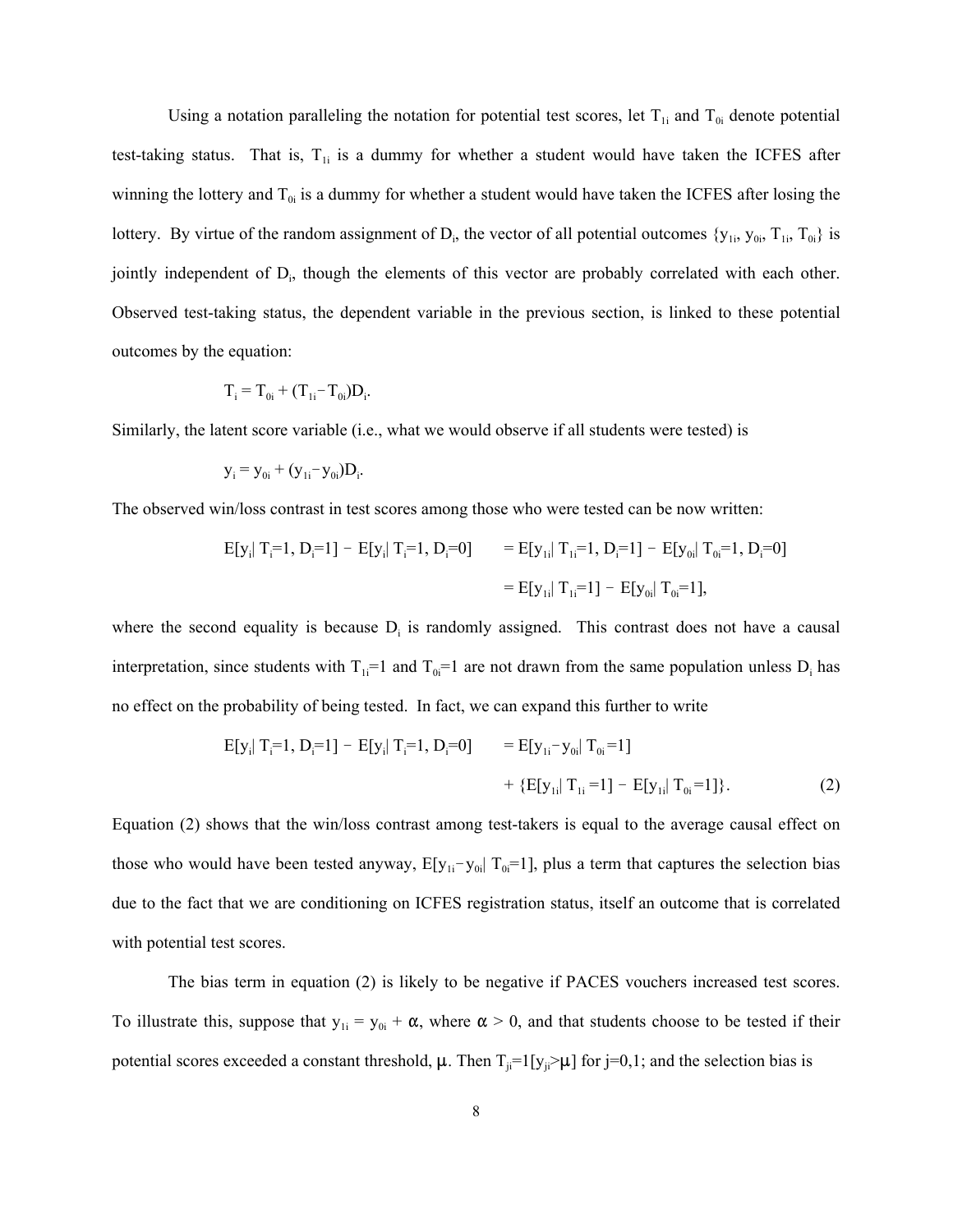$$
E[y_{0i} | y_{0i} > \mu - \alpha] - E[y_{0i} | y_{0i} > \mu],
$$

which is clearly negative. Of course, this example presumes that vouchers are never harmful. If vouchers were harmful, selection bias could (by the same argument) mask a negative treatment effect.

To provide an empirical basis for the claim that selection bias in the sample of ICFES takers is likely to be negative, we used test scores from our earlier *random* sample of Bogota students, the sample used by Angrist, *et al* (2002) to assess the effect of vouchers in learning. Our sample of 259 tested students is somewhat more likely to have taken the ICFES test than the overall average test rate for the 1995 Bogota cohort (about 44% versus 35% overall). Importantly, however, and in contrast with the ICFES test, the likelihood of taking our test is the same for voucher winners and losers. Thus, the earlier sample of test takers is not be contaminated by self-selection bias of the sort affecting ICFES takers (though there is missing score data for other reasons).

A regression using stacked math and reading scores from the earlier testing sample generates a voucher effect of .186, with effects measured in standard deviation units (and with a standard error adjusted for student clustering of .105). Limiting this sample to the roughly 44% of tested students who also took the ICFES generates a voucher effect of .044 (s.e.=.157). The pattern of substantial (and usually marginally significant) positive effects in the full sample and considerably smaller and insignificant treatment effects when this simple is limited to those who also took the ICFES test appears for all dependent variables and specifications. This finding illustrates the fact that conditioning on ICFES testing status almost certainly drives positive treatment effects towards zero.

#### B. Parametric strategies

In a first attempt to adjust for selection bias, we used a modified Tobit procedure. In particular, we fit parametric models to artificially completed score data constructed by censoring observed scores at or above a particular value or quantile, with all those below this point *and non-takers* assigned the censoring point. Subject to the normality assumption, this provides consistent estimates of treatment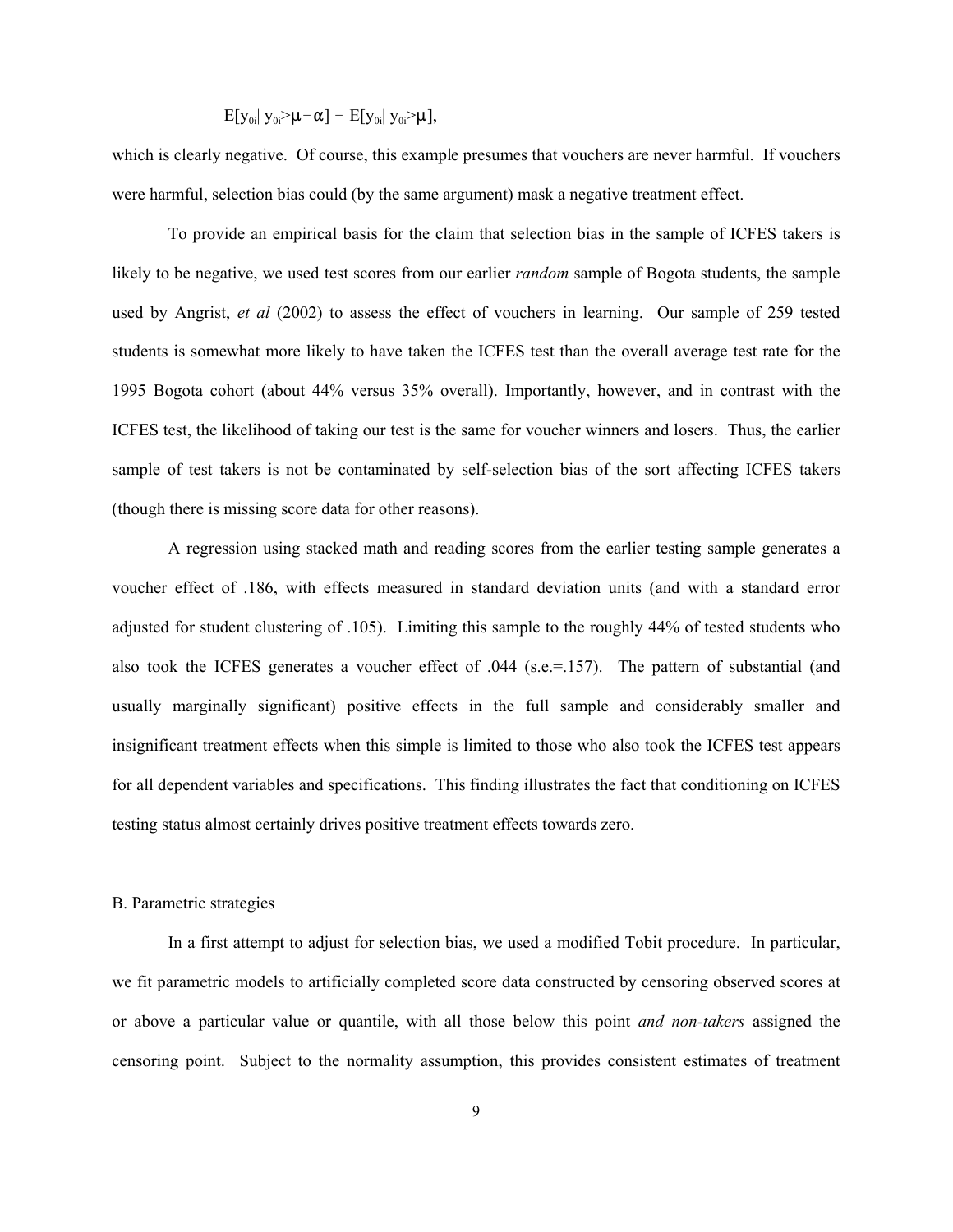effects on the latent scores of all students, assuming those not tested would have scored below the artificial censoring point. Moreover, a comparison of Tobit results using different censoring points provides a natural specification test for this procedure since, if correctly specified, results using different censoring points should be similar. A key drawback in this case is the need to assume normality of the uncensored latent score distribution. The quality of the normal approximation may be especially poor given the relatively discrete nature of the score data. We therefore discuss alternative approaches in the next section.

The idea behind the parametric approach is spelled out in more detail below. We assume that the causal effect of interest could be estimated by regressing latent scores,  $y_i$ , on  $D_i$  and covariates,  $X_i$ . That is, the regression of interest is

$$
y_i = X_i' \beta + \alpha D_i + \eta_i, \tag{4}
$$

where  $\eta_i$  is a normally distributed error. Now, construct an artificially censored dependent variable using

$$
Y_i(\tau) = 1[T_i y_i \ge \tau] y_i + 1[T_i y_i < \tau] \tau \tag{5}
$$

for some positive threshold,  $\tau$ . Assuming any untested student would have scored at or below this threshold if they had been tested, the parameters in (4) can be consistently estimated by applying Tobit to Y<sub>i</sub>( $\tau$ ). This is not realistic for  $\tau=0$  but it may be for, say, the 10<sup>th</sup> percentile of the score distribution among test-takers. Finally, note that if Tobit using  $Y_i(\tau_0)$  identifies  $\alpha$ , then Tobit using  $Y_i(\tau_1)$  will also work for any threshold value  $\tau_1$ , such that  $\tau_1 > \tau_0$ .<sup>10</sup>

As a benchmark for this procedure, we again report estimates using the sample of test-takers, without adjusting for censoring. Among test-takers, winners scored about 0.7 points higher on the language exam, with similar though less precise effects in samples of boys and girls. These results are reported in column 1 of Table 3.<sup>11</sup> The estimated effects for math scores are smaller though still positive.

<sup>&</sup>lt;sup>10</sup>As a partial check on this we compared the scores of ICFES takers and non-takers on our earlier achievement tests. Assuming percentile scores on the two tests are similar, this comparison is informative about the assumption invoked here. Indeed, the two test scores are highly correlated. Moreover, a comparison of earlier test results by ICFES-taker status shows markedly lower average scores and a clear distribution shift to the left for ICFES nontakers relative to ICFES takers.

<sup>&</sup>lt;sup>11</sup>The same covariates and sample were used to construct the results in Tables 2-5.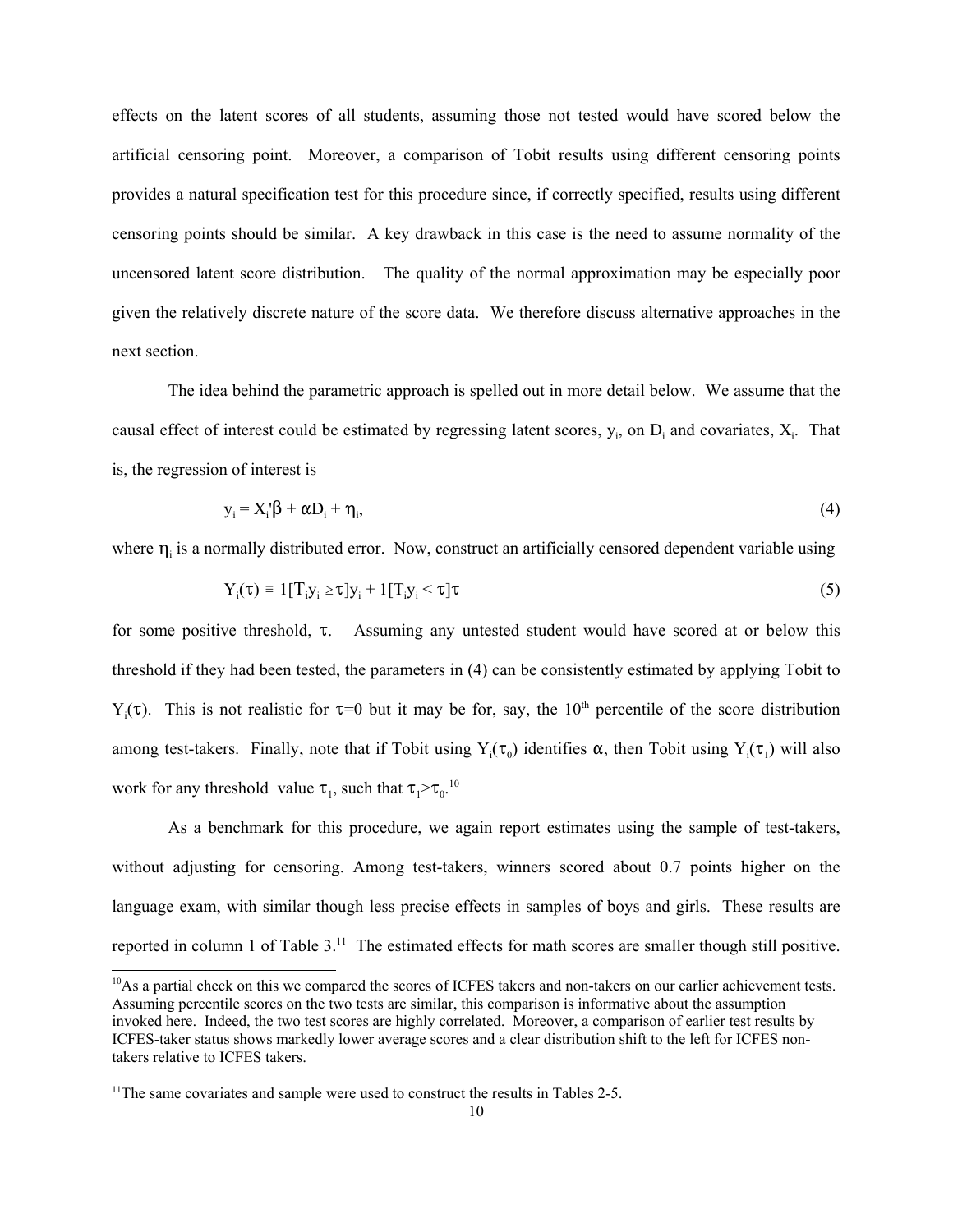Including all students and censoring both non-takers and low scorers at the first percentile of the test generates a voucher effect of 1.1 (s.e.= .24) for language and 0.79 (s.e.=.18) for math. This can be seen in column 2 of Table 3.

Tobit estimates using data censored at the first and  $10<sup>th</sup>$  percentiles among test-takers suggest much larger effects than those that arise without correcting for selection bias. The Tobit estimates are on the order of 2-4 points for language and 2-3 points for math, in all cases significantly different from zero (reported in columns 3 and 4). Effects are at the lower end of this range, around 2 points, when the data are censored at the  $10<sup>th</sup>$  percentile. The estimates using artificially censored data tend to be somewhat larger for boys than for girls.

Assuming the Tobit model applies to data censored at the first percentile, the Tobit coefficient estimates should be the same when estimated using data censored at the  $10<sup>th</sup>$ . The decline in estimates moving column 3 to column 4 of Table 3 therefore suggests the first percentile is too low a threshold for the Tobit model to apply. On the other hand, Tobit estimates of  $\alpha$  are remarkably stable when the distribution is artificially censored with a cutoff that removes the lower 10-80 percent of scores. This can be seen in Figures 1a and 1b, which plot the estimated Tobit coefficients and confidence bands for alternative censoring points. The estimated treatment effects are fairly stable at around 2 points, turning down slightly when the lower 90 percent of scores among takers are censored. It should be noted, however, that the confidence intervals widen at this point. Moreover, normality may be a worse approximation for the upper tail of the score distribution.

On balance, the model described by equations (4) and (5) seems to provide reasonably coherent account of the voucher impact on latent scores. Effects in this range amount to a score gain of about .2 $\sigma$ where  $\sigma$  is the standard deviation of the latent residual in equation (4). This is consistent with our earlier estimates of effects on achievement for a random sample of Bogotá  $8<sup>th</sup>$  graders in 1998.<sup>12</sup>

 $12E$  Effect sizes calculated using the distribution of the latent Tobit residual seem like an appropriate standard of comparison since the testing strategy used in our earlier study can be thought of as providing estimates of effects on latent scores (i.e., scores when all applicants in the relevant sample were tested whether or not they registered for ICFES). While the positive treatment effect found here is consistent with our previous paper, it is unclear whether the magnitude of the voucher effect should have increased or decreased. On one hand, the private school attendance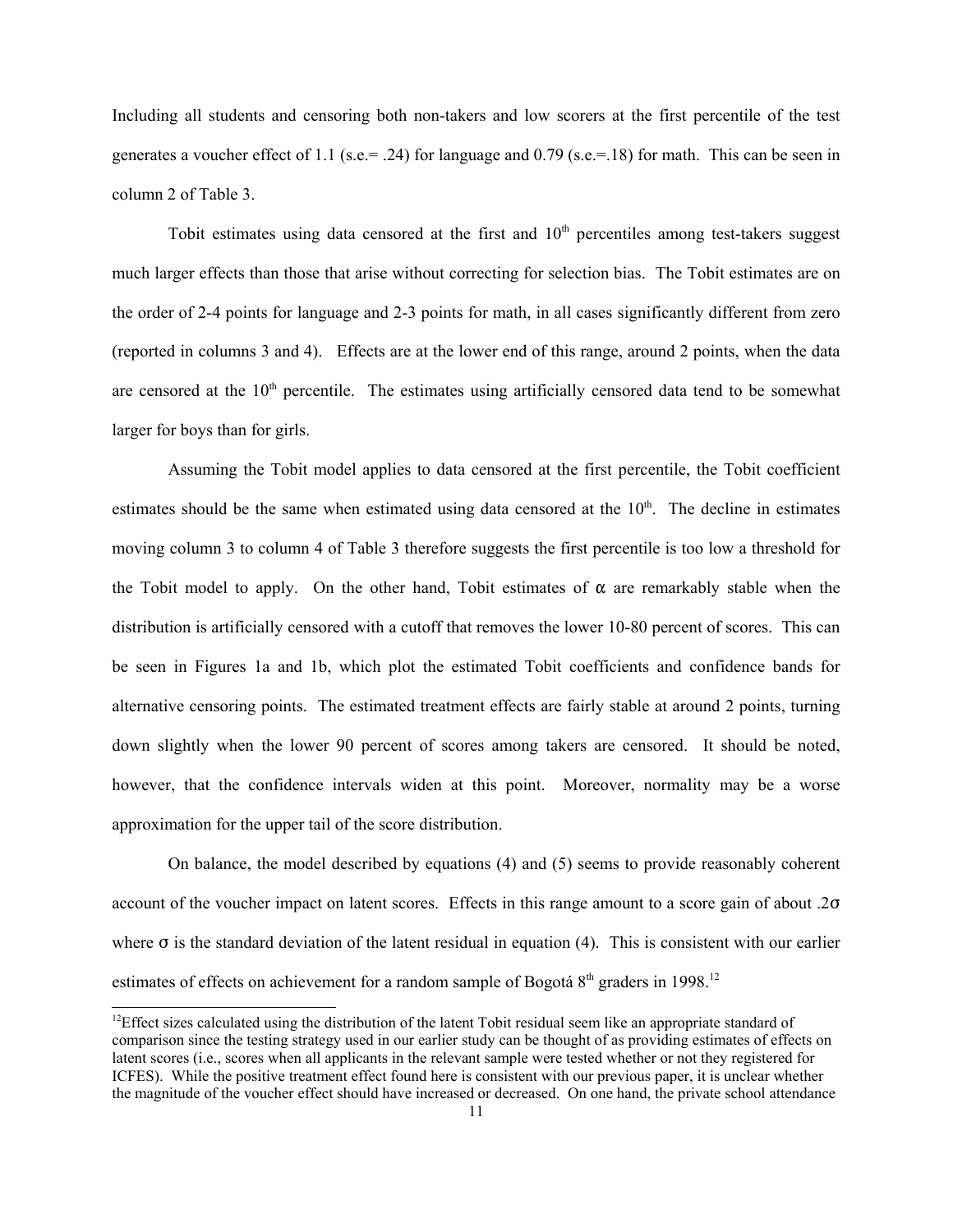### C. Non-Parametric Bounds

The strategies discussed in the previous section rely on strong functional-form and distributional assumptions. This section builds on the discussion above to derive a set of non-parametric bounds on quantile-specific program impacts on the distribution of test scores. Because selection bias is most likely negative when treatment effects are positive, selection-contaminated comparisons provide a lower bound on the likely impact of vouchers on achievement. Here, we also develop an upper bound by adapting a theoretical result from our earlier paper (Angrist, *et al*, 2002). Related studies discussing non-parametric bounds on selection bias include Manski (1989) and Lee (2002).

Suppose we are prepared to assume that winning the lottery was never harmful, i.e., that  $y_{1i} \ge y_{0i}$ for all *i*. The identifying power of this *monotone treatment response* assumption is discussed by Manski (1997). In this context, monotone treatment response seems reasonable since lottery winners were free to turn down their vouchers and attend public school if they felt continued voucher use was harmful.<sup>13</sup> It also seems reasonable to assume  $T_{1i} \geq T_{0i}$  since test-taking status is probably determined by, among other things, expected scores. Finally, it is useful to define a score variable that equals zero for those not tested:

$$
Y_{ji} = T_{ji} y_{ji} \text{ for } j=0,1. \tag{3}
$$

Note that given our "never harmful" assumptions, we also have  $Y_{1i} \ge Y_{0i}$  for all i, and that

$$
E[Y_{1i} - Y_{0i} | T_{0i} = 1] = E[y_{1i} - y_{0i} | T_{0i} = 1].
$$

The observed outcome,  $Y_i$ , is linked to potential outcomes by

$$
Y_i = Y_{0i} + (Y_{1i} - Y_{0i})D_i = T_{0i}y_{0i} + (T_{1i}y_{1i} - T_{0i}y_{0i})D_i.
$$

gap was growing in  $7<sup>th</sup>$  and  $8<sup>th</sup>$  grades. On the other, within three years of the voucher lottery, 50 percent of voucher winners were no longer using the voucher, so effects may have waned.

 $13$ This condition need not hold if some students who chose to use vouchers anticipated gains that did not materialize, with a subset ending up having been harmed by voucher use. In practice, however, the "never harmful" assumption is made more plausible by the fact that vouchers typically did not cover the entire cost of private school. This means that students using vouchers presumably expected gains large enough to outweigh the financial costs of attending private school, with a low risk of adverse academic effects.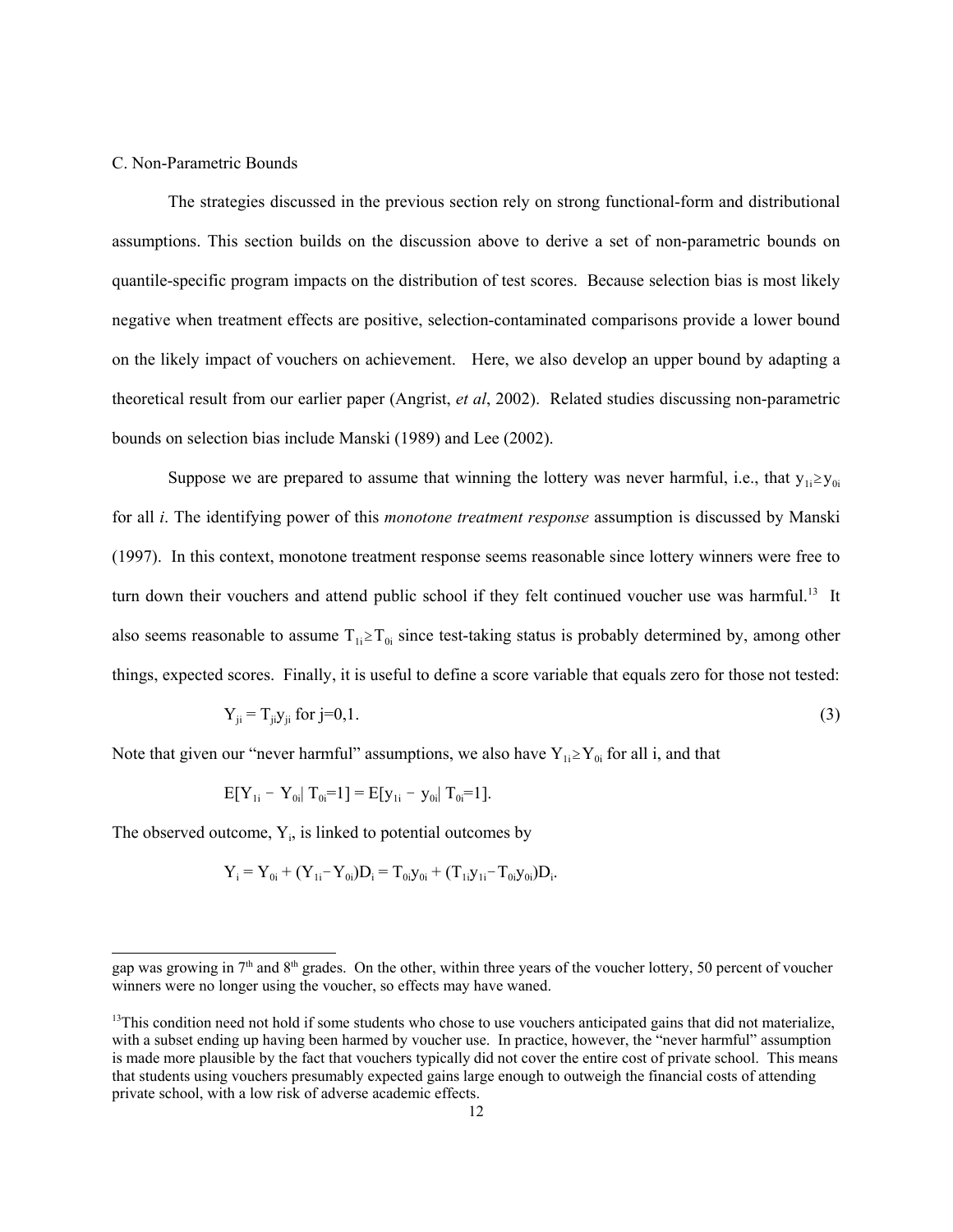To simplify notation, drop subscripts for individuals and let  $q_0(\theta)$  be the  $\theta$ -quantile of the distribution of  $Y_0$  and let  $q_1(\theta)$  be the  $\theta$ -quantile of the distribution of  $Y_1$ .

For the development that follows, it's useful to define a rank-preservation restriction on the joint distribution of  $(Y_0, Y_1)$ :

*Definition*. The random variable Y<sub>1</sub> is said to be a  $\theta$ -quantile-preserving transformation ( $\theta$ -QPT) of the random variable Y<sub>0</sub> if  $P(Y_1 \ge q_1(\theta) | Y_0 \ge q_0(\theta))=1$ .

Note that  $Y_1$  is a  $\theta$ -QPT of  $Y_0$  if the two potential outcomes are linking by a weakly increasing function, or if, for any two draws from the joint distributions of  $Y_1$  and  $Y_0$ , the orderings of  $Y_1$  and  $Y_0$  are the same. The  $\theta$ -QPT concept extends this idea of rank-preservation to quantile-specific comparisons.<sup>14</sup>

The following proposition establishes a set of quantile-specific bounds on average treatment effects in the presence of sample selection bias (the proof appears in the appendix):

*Proposition 1.* Suppose that  $y_1 \ge y_0$  and  $T_1 \ge T_0$ . Choose  $\theta \ge \theta_0$  where  $q_0(\theta_0)=0$ . Then  $E[Y| D=1, Y>q_1(\theta)] - E[Y| D=0, Y>q_0(\theta)] \ge E[y_1-y_0| y_0>q_0(\theta), T_0=1]$  $\geq$  E[Y| D=1, Y>q<sub>0</sub>( $\theta$ )] - E[Y| D=0, Y>q<sub>0</sub>( $\theta$ )].

Furthermore, if Y<sub>1</sub> is a  $\theta$ -quantile-preserving transformation of Y<sub>0</sub>, then the left inequality is an equality.

Note that we can choose a quantile,  $\theta_0$ , such that  $q_0(\theta_0) = 0$ , and then drop the lower  $\theta_0$  percent of the Y<sub>1</sub> distribution to obtain an upper bound on  $E[y_1-y_0]$  T<sub>0</sub>=1]. At the same time, the unadjusted conditional-on-positive contrast in test scores provides a lower bound. Moreover, if  $Y_1$  and  $Y_0$  are linked

<sup>14</sup>Athey and Imbens (2002), Blundell, Gosling, Ichimura, and Meghir (2004), and Chernozhukov and Hansen (2005) discuss the identifying power of similar assumptions. Note that  $\theta$ -QPT does not amount to perfect rank correlation unless it holds for all quantiles. In practice,  $\theta$ -QPT seems more plausible at upper quantiles of the latent score distribution since jumps or leap-frogging by non-takers who win vouchers is unlikely above high quantiles.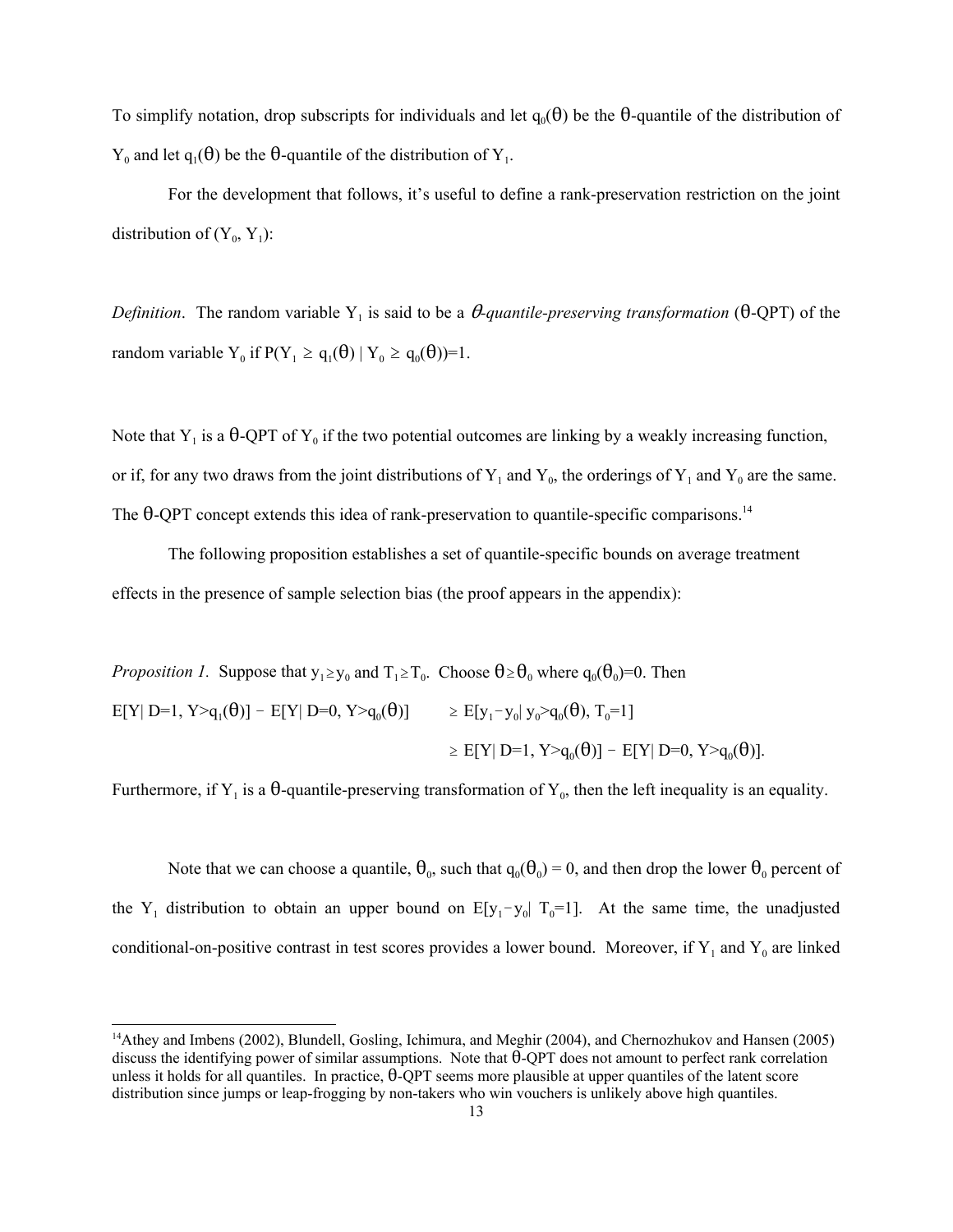by a  $\theta$ -QPT, the upper bound provides an estimate of E[y<sub>1</sub>-y<sub>0</sub>| T<sub>0</sub>=1].<sup>15</sup> We can use this fact to estimate or bound average treatment effects at a number of points in the score distribution.

Estimates of non-parametric bounds on treatment effects at different quantiles are reported in Table 4 for language and math scores, for  $\theta_0$  such that  $q_0(\theta_0)=0$ , and for  $\theta=$ .75, .85., and .95. The largest effects are at  $q_0(\theta_0)=0$ , i.e., effects on all pupils who would have been tested even if they had not won the lottery. The lower bound for effects on language scores in this population is .68 (s.e.=.33), while the upper bound is 2.8 (s.e.=.31). For  $\theta$ =.95, the bounds fall to an insignificant .35 on the low end and stillsignificant 1.4 (s.e.=.34) on the high end. The pattern of bounds by quantile is consistent with either a larger shift in scores for pupils with  $Y_0$  close to the low end of the test-takers' score distribution, or with a tightening of the upper bound at higher quantiles, or both.

A comparison of the entire distribution of test scores for winners and losers supports the notion that the voucher led to an increase in achievement by winners. Panel A of Figure 2, which plots kernel density estimates in the sample of all test takers, show slightly flattened and right-shifted distributions for winners. As with the comparisons of means, however, this contrast is contaminated by selection bias, in particular, the likely introduction of low-scorers into the sample of tested winners. Adjusting for sample selection bias as suggested by Proposition 1 leads to a clearer impression of a shift. This can be seen in Panel B, which plots score distributions after limiting the distribution of winners to the top 28 percent of the score distribution (including zeros). In other words, Panel B plots scores conditional on  $Y_0>q_0(.72)$ , where  $q_0(.72)=0$ , and  $Y_1>q_1(.72)$ . The adjusted figure shows a clearer rightward shift in the distribution for winners, especially in the middle of the density.

The density plots and differences in average treatment effects reported for different quantiles in Table 4 suggest the PACES program had an impact on the distribution of test scores beyond a simple "location shift." As a final exploration of distribution effects (and to quantify the impression left by the

 $15$ The latter result can also be understood as follows. Angrist (1997) shows that monotonicity in selection status  $(T_{1i} \geq T_{0i})$ , combined with a constant-effects link between y<sub>1</sub> and y<sub>0</sub>, implies that controlling the probability of sample selection eliminates selection bias. Symmetric truncation is equivalent to fixing the probability of sample selection. The proposition generalizes this result to models with a non-constant but still rank-preserving link between potential outcomes. Krueger and Whitmore (2001) used a similar idea to estimate  $E[y_1-y_0|T_0=1]$  in a study of class size.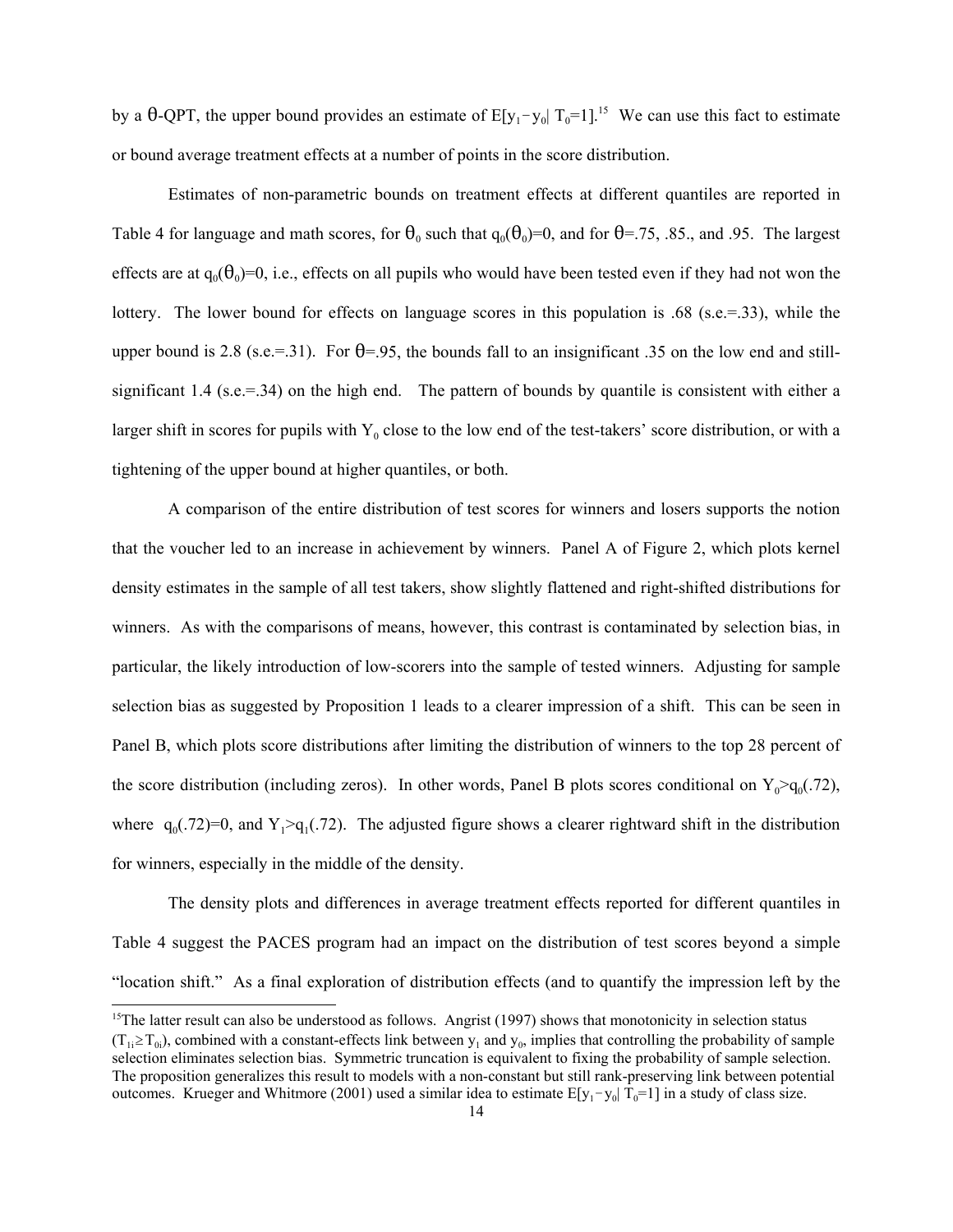figures), we estimated the impact of winning a voucher at different points in the cumulative distribution of test scores. In particular, we estimated voucher effects in equations analogous to equation (1), with the dependent variable given by  $1[Y_i > c]$ , where *c* is a quantile in the score distribution among test takers. This procedure uses a sample where test scores for non-takers are coded as zero. Therefore, assuming that those not tested would have scored below *c*, the resulting estimates are unaffected by selection bias.16

Estimates of effects on the distribution of test scores, reported in Table 5, show the largest impact on the probability test scores exceeded the lowest decile in the score distribution (among test-takers). For example, the probit marginal effects of the impact of a voucher on the probability of crossing the first decile are .063 (s.e.=.015) for the language score distribution and .068 (s.e.=.016) for the math score distribution. These estimates appear in columns 3 and 6 of Table 5. The corresponding estimates fall to a bit over .04 at the median, and then to around .025 at the  $75<sup>th</sup>$  percentile. It seems unlikely that many students at the 75<sup>th</sup> percentile of the distribution of test scores among test takers were in danger of having to repeat a grade. The substantial impact of the program on the likelihood of scoring in the upper quartile among test takers therefore suggests the program operated through channels other than simply reducing the risk of grade repetition. Moreover, while the estimated distribution shifts at the upper decile in this specification are only .01 and .003 for language and math, the former effect is still significantly different from zero.

#### V. Summary and Conclusions

This paper presents evidence on the impact of PACES vouchers on relatively long-run educational outcomes for applicants to the Bogota voucher lottery. PACES vouchers subsidized private school attendance, and were renewable annually, conditional on grade advancement. The random assignment of vouchers facilitates causal comparisons between those who did and not receive vouchers.

 $16$ An alternative and perhaps more conventional procedure that captures effects on distribution while avoiding selection bias under the same assumptions is quantile regression (QR). In this case, however, quantile regression is made less attractive by the almost-discrete nature of the test scores. About 80 percent of the mass of the distribution of scores among takers falls into a range of 15 points or less. This near-discreteness causes QR estimates to behave poorly and invalidates standard asymptotic theory for QR since a regularity assumption for quantile regression is continuity of the dependent variable.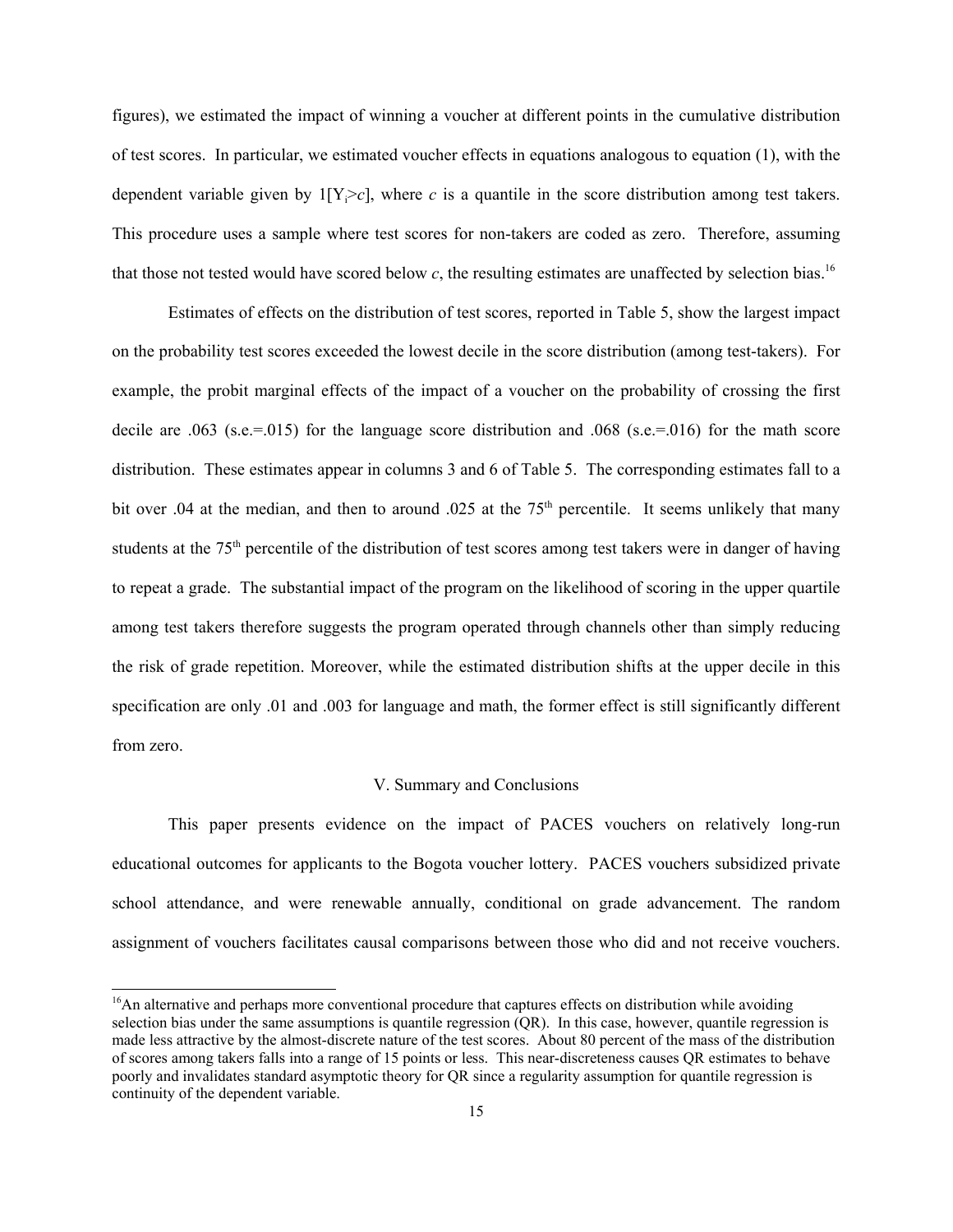Administrative data on college entrance exams allow us to estimate the impact of vouchers on high school graduation rates and scholastic achievement.

The empirical results point to an increase in (proxy) high school graduation rates of 5-7 percentage points, relative to a base rate of 25-30 percent. This is consistent with our earlier results showing a 10 percentage point increase in 8<sup>th</sup> grade completion rates among voucher winners, as well as gains on a standardized test we had administered to small sample of applicants. The magnitude of the test score gains in our follow-up study turn partly on how selection bias is controlled. Tobit estimates with artificially censored data put the treatment effects at around 2 points, or roughly .20 relative to the standard deviation of latent scores. Non-parametric bounds bracket this number, with a lower bound that is significantly different from zero. Since the upper bound is tight under the assumption of a rankpreserving treatment effect and the Tobit estimates satisfy a simple over-identification test, something close to the Tobit estimate of 2 points seems like a good summary estimate.

For the most part, bounds on average treatment effects at higher quantiles of the score distribution are smaller than those at the lower end. This may be because program effects were actually greatest at the bottom of the distribution, perhaps due to the incentive effects generated by PACES vouchers. However, it also seems likely that the upper bounds are tighter higher in the distribution for technical reasons having to do with the relationship between potential outcomes in the treated and non-treated states. In any case, the fact that lottery winners were substantially more likely to score in the top quartile on the national university entrance exam suggests that the program probably improved learning not only by increasing financial incentives, but also by expanding school choice.

On balance, our results suggest a substantial gain in both high school graduation rates and achievement as a result of the voucher program. Although the benefits of achievement gains *per se* are hard to quantify, there is a substantial economic return to high school graduation in Colombia. At a minimum this suggests demand-side financing efforts similar to the PACES program warrant further study. An unresolved question, however, is how to reconcile the consistently positive voucher effects for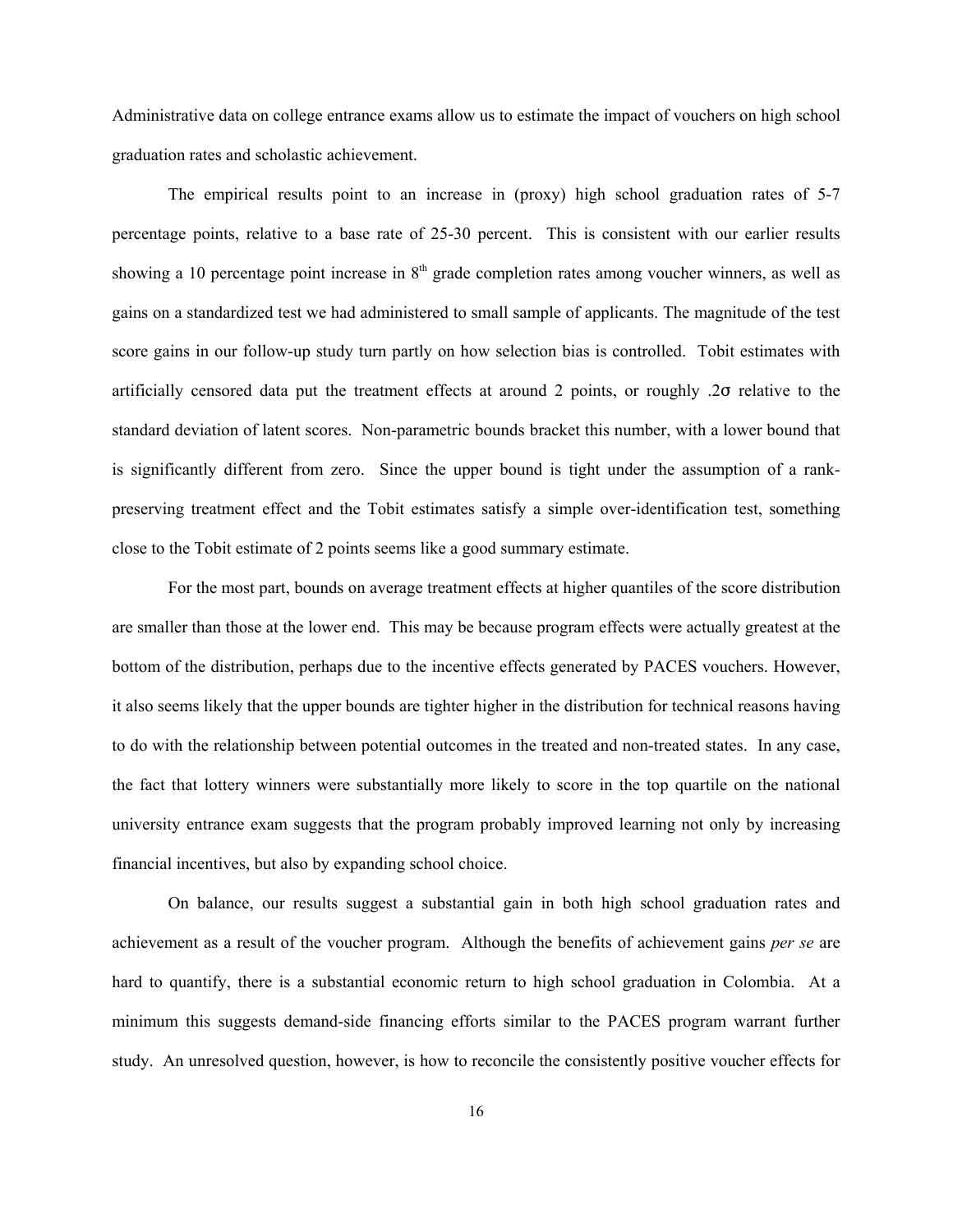Colombia reported here with more mixed results for the U.S. (See, e.g.., Rouse, 1998; Howell and Peterson 2002). One possibility is that PACES is a better experiment. Among U.S. voucher studies, even the randomized trials were comprised by complex research designs and substantial attrition. As it turns, the U.S. results are sensitive to how these problems are handled (Barnard, Frangakis, Hill and Rubin 2003; Krueger and Zhu 2003). Another possible explanation for divergent effects is a larger gap in the quality of public and private schools in Colombia. Finally, PACES included features not necessarily shared by other voucher programs, such as incentives for academic advancement and the opportunity for those who would have gone to private school anyway to use vouchers to attend more expensive schools.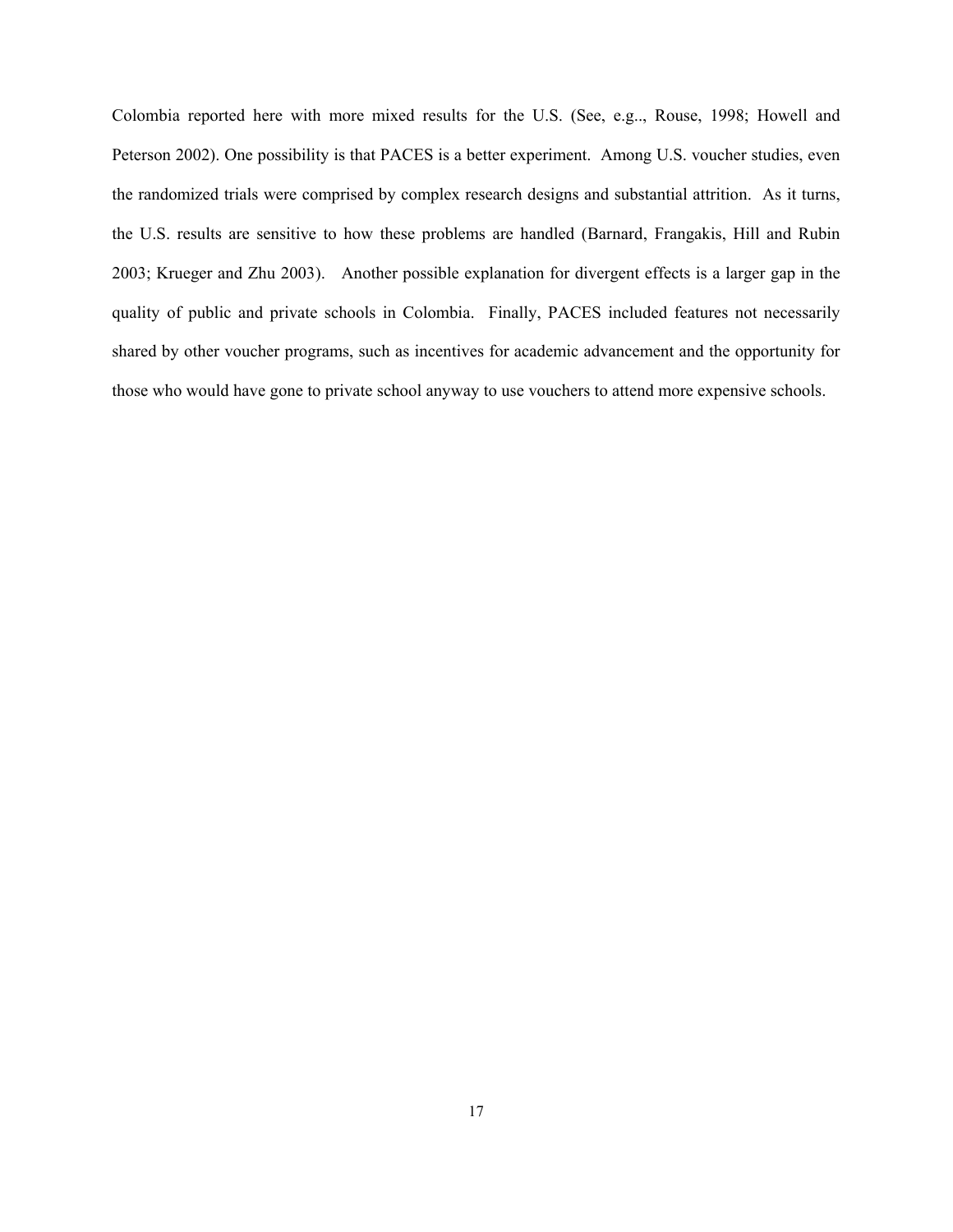#### APPENDIX

*Proof of Proposition 1.*  $E[Y | D=j, Y>q_i(\theta)] = E[Y_j | Y_j>q_i(\theta)]$  by random assignment. Also,  $E[Y_1 | Y_1 > q_1(\hat{\theta})] - E[Y_0 | Y_0 > q_0(\hat{\theta})]$  =  $E[Y_1 - Y_0 | Y_0 > q_0(\hat{\theta})] + \{E[Y_1 | Y_1 > q_1(\hat{\theta})] - E[Y_1 | Y_0 > q_0(\hat{\theta})]\}$  $\geq E[y_1 - y_0] y_0 > q_0(\theta), T_0 = 1] + b_0.$ 

If Y<sub>1</sub> is a  $\theta$ -QPT of Y<sub>0</sub> then  $b_0=0$ , so the second part is proved. Otherwise, we need to show that  $b_0 \ge 0$ . Note that

 $b_0 = E[Y_11(Y_1>q_1) - Y_11(Y_0>q_0)]/P(Y_0>q_0)$ 

since  $P(Y_1>q_1) = P(Y_0>q_0)$ , so,

 $b_0 \geq E[Y_1(1(Y_1>q_1) - Y_1(1(Y_0>q_0))]$ 

 $= E[Y_1(1(Y_1>q_1) - 1(Y_0>q_0))] = E[Y_1(1(Y_1>q_1, Y_0q_0))]$ 

where the second equality above is a consequence of the facts that  $1(Y_1>q_1)=1(Y_1>q_1, Y_0q_1,$  $Y_0>q_0$ ) and  $1(Y_0>q_0)=1(Y_1q_0)+1(Y_1>q_1, Y_0>q_0)$ . Further simplifying, we have

 $E[Y_1(1(Y_1>q_1, Y_0\leq q_0)-1(Y_1\leq q_1, Y_0>q_0))] = E[Y_1|Y_1>q_1, Y_0\leq q_0]p_1 - E[Y_1|Y_1\leq q_1, Y_0>q_0]p_0,$ where  $p_1 = Pr[Y_1 > q_1, Y_0 \leq q_0]$  and  $p_0 = Pr[Y_1 \leq q_1, Y_0 > q_0]$ . Clearly,

 $E[Y_1| Y_1>q_1, Y_0q_0].$ 

Also,  $p_1 = p_0$  because

 $P(Y_1>q_1) = p_1 + Pr[Y_1>q_1, Y_0>q_0] = \theta = Pr[Y_1>q_1, Y_0>q_0] + p_0 = P(Y_0>q_0).$ 

This establishes the upper bound. The lower bound is a consequence of the fact that

 $E[Y]$  D=1,Y>q<sub>0</sub>( $\theta$ )]-E[Y| D=0 Y>q<sub>0</sub>( $\theta$ )]=E[Y<sub>1</sub>-Y<sub>0</sub>|Y<sub>0</sub>>q<sub>0</sub>( $\theta$ )]+{E[Y<sub>1</sub>|Y<sub>1</sub>>q<sub>0</sub>( $\theta$ )]-E[Y<sub>1</sub>|  $Y_0 > q_0(\theta)$ }

and

$$
E[Y_1 | Y_0 > q_0(\theta)] = E[Y_1 | Y_1 \ge Y_0 > q_0(\theta)] \ge E[Y_1 | Y_1 > q_0(\theta)].
$$

We can use this proof to get a sense of when the upper bound is likely to be tight. The bias of the upper bound is

 $b_0 = E[Y_1 | Y_1 > q_1(\theta)] - E[Y_1 | Y_0 > q_0(\theta)],$ 

which equals zero when  $Y_1$  preserves the  $\hat{\theta}$ -quantile of  $Y_0$ . Since some of the applicants induced to take the test by winning the lottery presumably scored above the minimum score achieved by applicants who took the test after losing the lottery, the bound is unlikely to be perfectly tight. However, because few of these "leap-frogging" applicants are likely to have scored in the upper quantiles of the distribution, the likelihood that the  $\theta$ -QPT assumption holds probably increases with  $\theta$ . We should therefore expect upper bounds estimated using the proposition to be tighter at the top of the distribution than the bottom.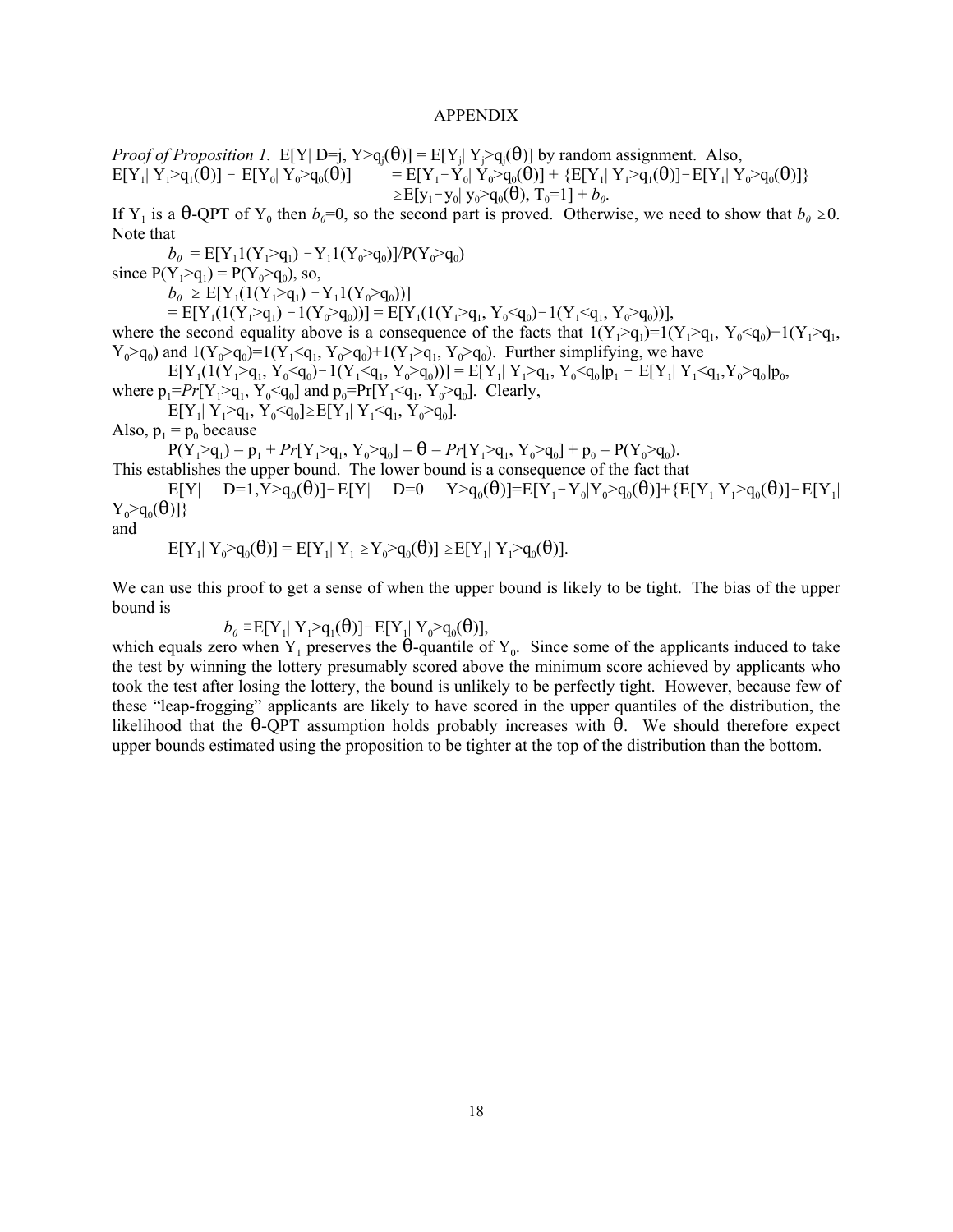#### REFERENCES

- Angrist, Joshua D., "Conditional Independence in Sample Selection Models," *Economics Letters*, 54(2), February 1997, 103-112.
- Angrist, Joshua and Victor Lavy, "The Effect of High School Matriculation Awards: Evidence from Randomized Trials," NBER Working paper 9839, 2003.
- Angrist, Joshua; Bettinger, Eric; Bloom, Erik; King, Elizabeth and Kremer, Michael, "Vouchers for Private Schooling in Colombia: Evidence from a Randomized Natural Experiment," *American Economic Review*, 92(5), December 2002, 1535-1558.
- Angrist, Joshua; Bettinger, Eric and Michael Kremer, "Long-Term Consequences of Secondary School Vouchers: Evidence from Administrative Records in Colombia", NBER Working Paper, No. 10713, 2004.
- Athey, Susan and Guido Imbens, "Identification and Inference in Nonlinear Difference-in-Differences Models," NBER Technical Working Paper 280, September 2002.
- Barnard, John; Frangakis, Constantine; Hill, Jenniver and Rubin, Donald, "Principal Stratification Approach to Broken Randomized Experiments: A Case Study of School Choice Vouchers in New York City," *Journal of the American Statistical Association*, 98(462), June 2003, 299-311.
- Blundell, Richard; Gosling, Amanda; Ichimura, Hidehiko and Costas Meghir, "Changes in the Distribution of Male and Female Wages Accounting for Employment Composition Using Bounds," CEPR Discussion Paper 4705, October 2004.
- Chernozhukov, Victor and Christian Hansen, 'An IV Model of Quantile Treatment Effects," *Econometrica*, 73(1), 2005, 245-262.
- DNP, *Sistema de Indicadores Sociodemograficos para Colombia (SISD) 1980-1997* Boletin No. 21, p. 58, Bogota: Departmento Nacional de Planeacion, June 1999.
- Dynarski, Susan, "The Consequences of Merit Aid," NBER Working Paper 9400, 2003.
- Howell, William G. and Paul E. Peterson (2002), *The Education Gap: Vouchers and Urban Schools*, Washington, DC: The Brookings Institution.
- King, Elizabeth; Orazem, Peter and Wolgemuth, Darin, "Central Mandates and Local Incentives: The Colombia Education Voucher Program," Working Paper No. 6, Series on Impact Evaluation of Education Reforms, Development Economics Research Group, The World Bank, February 1998.
- King, Elizabeth; Rawlings, Laura; Gutierrez, Marybell; Pardo, Carlos and Torres, Carlos, "Colombia's Targeted Education Voucher Program: Features, Coverage and Participation," Working Paper No. 3, Series on Impact Evaluation of Education Reforms, Development Economics Research Group, The World Bank, September, 1997.
- Kremer, Michael, Edward Miguel and Rebecca Thornton, "Incentives to Learn," Harvard Department of Economics, Mimeo, 2003.
- Krueger, Alan and Whitmore, Diane, "The Effect of Attending a Small Class in the Early Grades on College-Test Taking and Middle School Test Results: Evidence from Project STAR," *Economic Journal*, 11(468), January 2001.
- Krueger, Alan and Pei Zhu, "Another Look at the New York City School Voucher Experiment," NBER Working Paper 9418, January 2003.
- Lee, David, "Trimming for Bounds on Treatment Effects with Missing Outcomes," NBER Technical Working Paper 277, June 2002.
- Manski, Charles, "Anatomy of the Selection Problem," *Journal of Human Resources*, 24(3), Summer 1989, 343-60.
- Manski, Charles, "Monotone Treatment Response," *Econometrica* 65(6), 1997, 1311-1334.
- Rouse, Cecilia Elena, "Private School Vouchers and Student Achievement: An Evaluation of the Milwaukee Parental Choice Program," *Quarterly Journal of Economics,* 13(2), 1998, 553-602.
- The World Bank, *World Development Report 1998/99*, New York: Oxford Univ Press, 1999.
- The World Bank, *Staff Appraisal Report: Colombia, Secondary Education Project*, Latin America and the Caribbean Region, Report 11834-CO, 1993.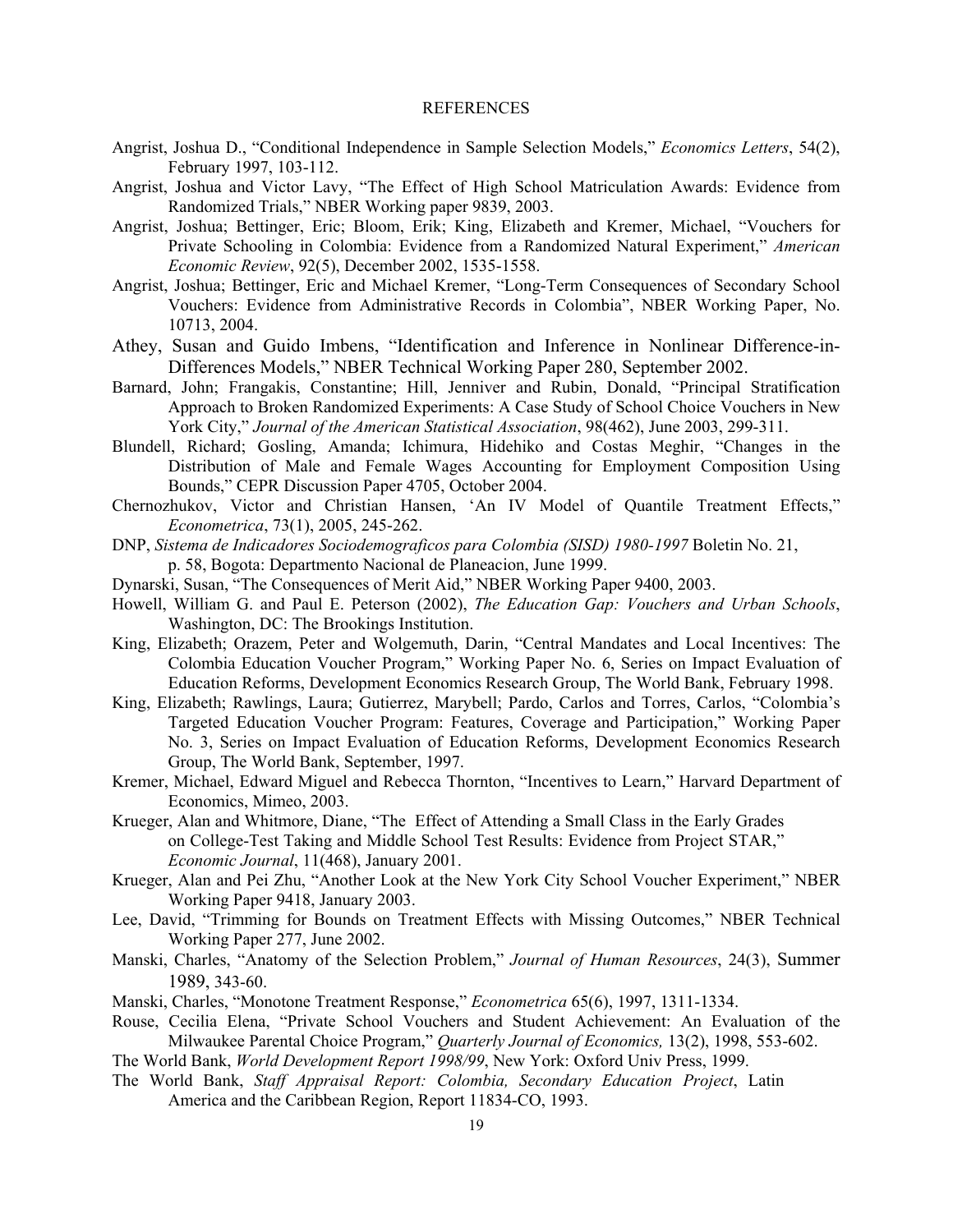|                |                       | Means                         | Difference by Voucher Status<br>(winners vs. losers) |                                |                            |                                             |  |  |
|----------------|-----------------------|-------------------------------|------------------------------------------------------|--------------------------------|----------------------------|---------------------------------------------|--|--|
|                | Full<br>Sample<br>(1) | Sample W/<br>Valid Age<br>(2) | Full<br>Sample<br>(3)                                | Sample w/<br>Valid Ages<br>(4) | Valid ID<br>and Age<br>(5) | Valid ID and<br>Age and Has<br>Phone<br>(6) |  |  |
| Won Voucher    | .588                  | .585                          |                                                      |                                |                            |                                             |  |  |
| Valid ID       | .876                  | .967                          | $-.010$<br>(.010)                                    | .001<br>(.006)                 |                            |                                             |  |  |
| Age at Time of | 12.7                  | 12.7                          | $-.137$                                              | $-.086$                        | $-.085$                    | $-.091$                                     |  |  |
| Application    | (1.8)                 | (1.3)                         | (.064)                                               | (.045)                         | (.044)                     | (.047)                                      |  |  |
| Male           | .487                  | .493                          | .004<br>(.016)                                       | .011<br>(.017)                 | .012<br>(.017)             | .008<br>(.018)                              |  |  |
| Phone          | .882                  | .886                          | .013<br>(.010)                                       | .008<br>(.011)                 | .008<br>(.011)             |                                             |  |  |
| N              | 4044                  | 3661                          | 4044                                                 | 3661                           | 3542                       | 3139                                        |  |  |

Table 1. Characteristics of ICFES Matching Sample by Voucher Status

Notes: Robust standard errors reported in parentheses. Regression estimates of differences by voucher status in column 4 are for sample with valid age data embedded in the National ID number. A valid age must be between 9 and 25. Column 5 limits the sample to those with a valid ID check digit and Column 6 further limits the sample to those with a phone. There are 1520 observations in Column 1 and 3664 in Column 2 for "Age at Time of Application." Other sample sizes are as shown.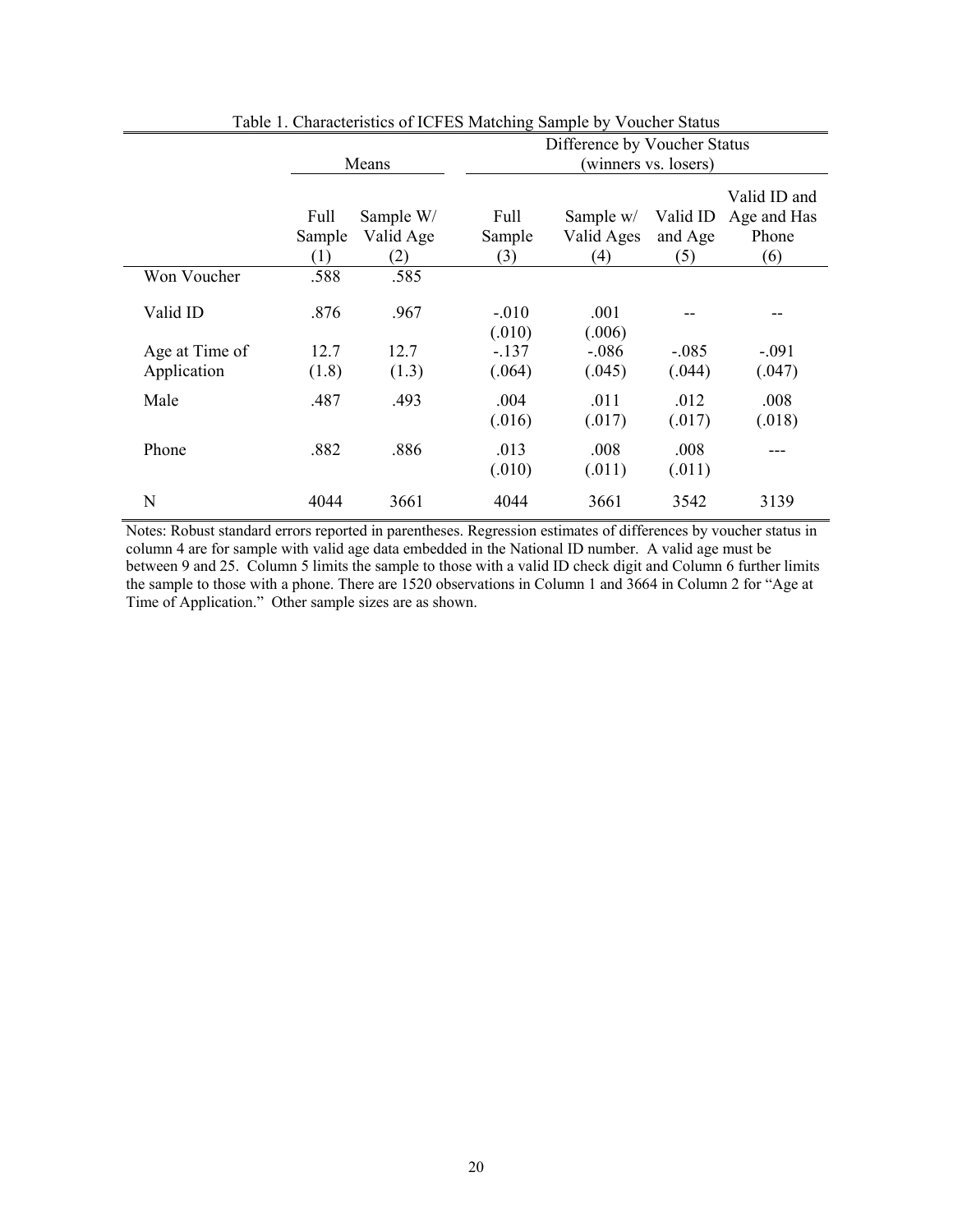|                            | Exact ID Match |         | ID and City Match |         |                                 | ID and 7-letter Name Match |        | ID, City, and 7-letter Match |  |
|----------------------------|----------------|---------|-------------------|---------|---------------------------------|----------------------------|--------|------------------------------|--|
|                            | (1)            | (2)     | (3)               | (4)     | (5)                             | (6)                        | (7)    | (8)                          |  |
| A. All Applicants (N=3542) |                |         |                   |         |                                 |                            |        |                              |  |
| Dependent Var. Mean        |                | .354    | .339              |         |                                 | .331                       |        | .318                         |  |
| Voucher Winner             | .072           | .059    | .069              | .056    | .072                            | .059                       | .068   | .056                         |  |
|                            | (.016)         | (.015)  | (.016)            | (.014)  | (.016)                          | (.014)                     | (.016) | (.014)                       |  |
| Male                       |                | $-.052$ |                   | $-.053$ |                                 | $-.043$                    |        | $-.045$                      |  |
|                            |                | (.014)  |                   | (.014)  |                                 | (.014)                     |        | (.014)                       |  |
| Age                        |                | $-.160$ |                   | $-.156$ |                                 | $-.153$                    |        | $-149$                       |  |
|                            |                | (.005)  |                   | (.005)  |                                 | (.005)                     |        | (.005)                       |  |
|                            |                |         |                   |         | B. Female Applicants (N=1789)   |                            |        |                              |  |
| Dependent Var. Mean        |                | .387    |                   | .372    |                                 | .361                       |        | .348                         |  |
| Voucher Winner             | .067           | .056    | .069              | .057    | .071                            | .060                       | .073   | .062                         |  |
|                            | (.023)         | (.021)  | (.023)            | (.021)  | (.023)                          | (.021)                     | (.023) | (.021)                       |  |
| Age                        |                | $-.168$ |                   | $-164$  |                                 | $-.160$                    |        | $-156$                       |  |
|                            |                | (.006)  |                   | (.006)  |                                 | (.006)                     |        | (.006)                       |  |
|                            |                |         |                   |         | C. Male Applicants ( $N=1752$ ) |                            |        |                              |  |
| Dependent Var. Mean        |                | .320    |                   | .304    |                                 | .302                       |        | .288                         |  |
| Voucher Winner             | .079           | .063    | .071              | .055    | .074                            | .059                       | .065   | .050                         |  |
|                            | (.022)         | (.020)  | (.022)            | (.020)  | (.022)                          | (.020)                     | (.022) | (.020)                       |  |
| Age                        |                | $-.153$ |                   | $-.148$ |                                 | $-146$                     |        | $-.141$                      |  |
|                            |                | (.007)  |                   | (.007)  |                                 | (.007)                     |        | 006                          |  |

|  |  | Table 2. Voucher Status and the Probability of ICFES Match |
|--|--|------------------------------------------------------------|
|  |  |                                                            |

Notes. Robust standard errors are shown in parentheses. The sample includes all Bogotá 95 applicants with valid ID numbers and valid age data (i.e. ages 9 to 25 at application). The sample is the same as in Table 1, Column 5.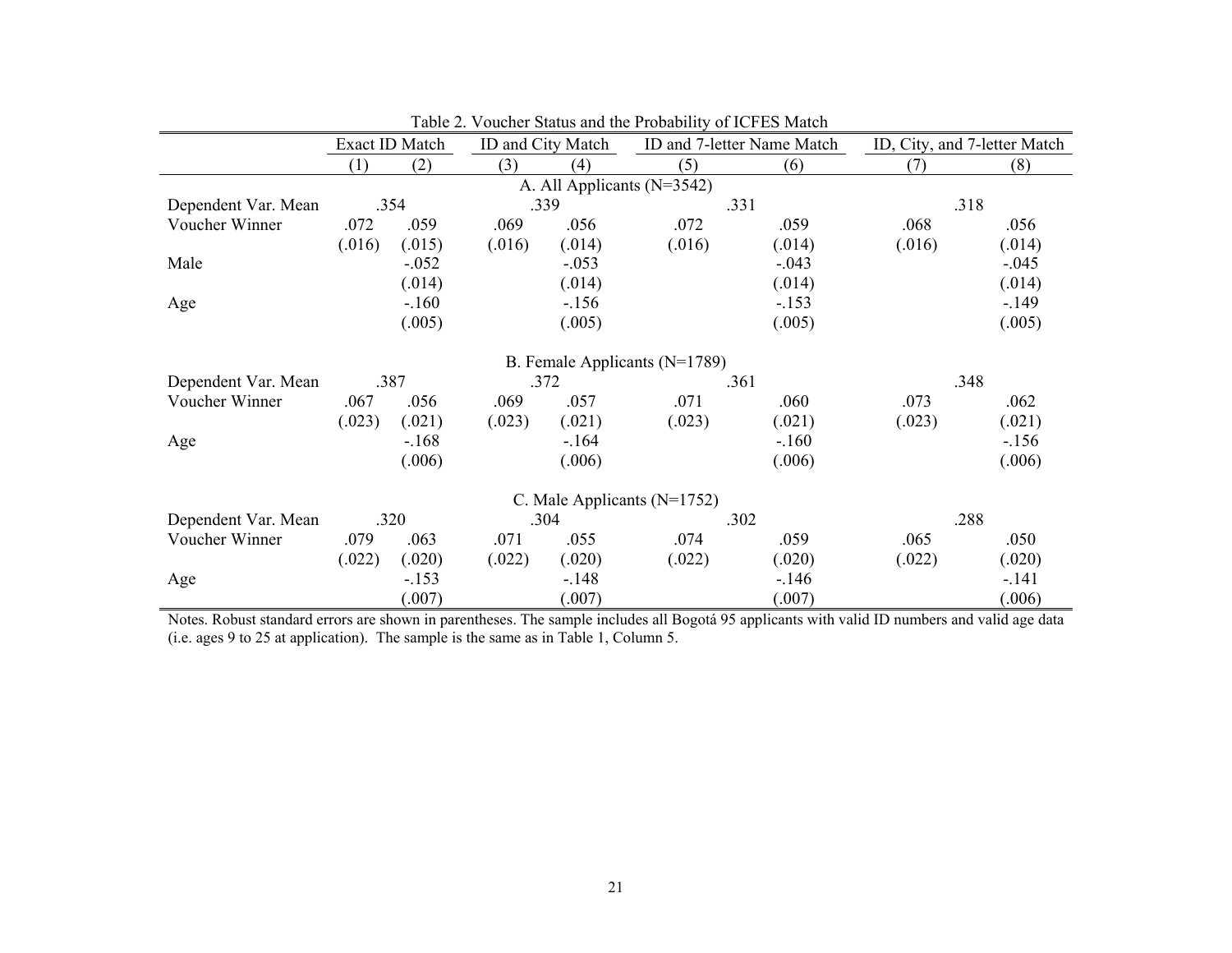|                          | OLS with           | <b>OLS</b>            | Tobit       | Tobit       |  |  |  |  |  |
|--------------------------|--------------------|-----------------------|-------------|-------------|--|--|--|--|--|
|                          | score > 0          | censored at           | Censored at | Censored at |  |  |  |  |  |
|                          |                    | $1\%$                 | $1\%$       | 10%         |  |  |  |  |  |
|                          | (1)                | (2)                   | (3)         | (4)         |  |  |  |  |  |
|                          | A. Language Scores |                       |             |             |  |  |  |  |  |
| <b>Full Sample</b>       |                    |                       |             |             |  |  |  |  |  |
| Dep Var Mean             | 47.4               | 37.3                  | 37.3        | 42.7        |  |  |  |  |  |
|                          | (5.6)              | (8.0)                 | (8.0)       | (4.7)       |  |  |  |  |  |
| Voucher Effect           | .70                | 1.14                  | 3.29        | 2.06        |  |  |  |  |  |
|                          | (.33)              | (.24)                 | (.70)       | (.46)       |  |  |  |  |  |
| <b>Female Applicants</b> |                    |                       |             |             |  |  |  |  |  |
| Dep Var Mean             | 47.0               | 37.6                  | 37.6        | 42.8        |  |  |  |  |  |
|                          | (5.7)              | (8.1)                 | (8.1)       | (4.7)       |  |  |  |  |  |
| Voucher Effect           | .74                | 1.04                  | 2.88        | 1.86        |  |  |  |  |  |
|                          | (.45)              | (.34)                 | (.91)       | (.59)       |  |  |  |  |  |
| Male Applicants          |                    |                       |             |             |  |  |  |  |  |
| Dep Var Mean             | 47.8               | 37.0                  | 37.0        | 42.5        |  |  |  |  |  |
|                          | (5.5)              | (7.9)                 | (7.9)       | (4.6)       |  |  |  |  |  |
| Voucher Effect           | .66                | 1.25                  | 3.77        | 2.29        |  |  |  |  |  |
|                          | (.48)              | (.34)                 | (1.10)      | (.71)       |  |  |  |  |  |
|                          |                    | <b>B.</b> Math Scores |             |             |  |  |  |  |  |
| <b>Full Sample</b>       |                    |                       |             |             |  |  |  |  |  |
| Dep Var Mean             | 42.5               | 35.7                  | 35.7        | 37.6        |  |  |  |  |  |
|                          | (4.9)              | (5.8)                 | (5.8)       | (4.6)       |  |  |  |  |  |
| Voucher Effect           | .40                | .79                   | 2.29        | 1.98        |  |  |  |  |  |
|                          | (.29)              | (.18)                 | (.51)       | (.45)       |  |  |  |  |  |
| <b>Female Applicants</b> |                    |                       |             |             |  |  |  |  |  |
| Dep Var Mean             | 42.3               | 35.9                  | 35.9        | 37.8        |  |  |  |  |  |
|                          | (4.8)              | (5.8)                 | (5.8)       | (4.6)       |  |  |  |  |  |
| Voucher Effect           | .18                | .62                   | 1.84        | 1.60        |  |  |  |  |  |
|                          | (.38)              | (.25)                 | (.66)       | (.58)       |  |  |  |  |  |
| Male Applicants          |                    |                       |             |             |  |  |  |  |  |
| Dep Var Mean             | 42.8               | 34.8                  | 34.8        | 38.9        |  |  |  |  |  |
|                          | (5.0)              | (6.1)                 | (6.1)       | (3.8)       |  |  |  |  |  |
| Voucher Effect           | .70                | 1.02                  | 3.03        | 2.21        |  |  |  |  |  |
|                          | (.44)              | (.27)                 | (.85)       | (.62)       |  |  |  |  |  |

Table 3. OLS and Tobit Estimates of the Effects of the Vouchers on ICFES Scores

Note: Robust standard errors are in parentheses. Censoring point is the indicated percentile of the test score distribution, conditional on taking the exam. Standard deviations are reported for the dependent variable means. Sample sizes in Column 1, Panel A are 1223 for the whole sample, 672 for females, and 551 for males. Sample sizes are similar in Column 1, Panel B with an additional male and female. The samples in the other columns are 3541 overall, 1788 women, and 1753 men. Covariates include age and gender.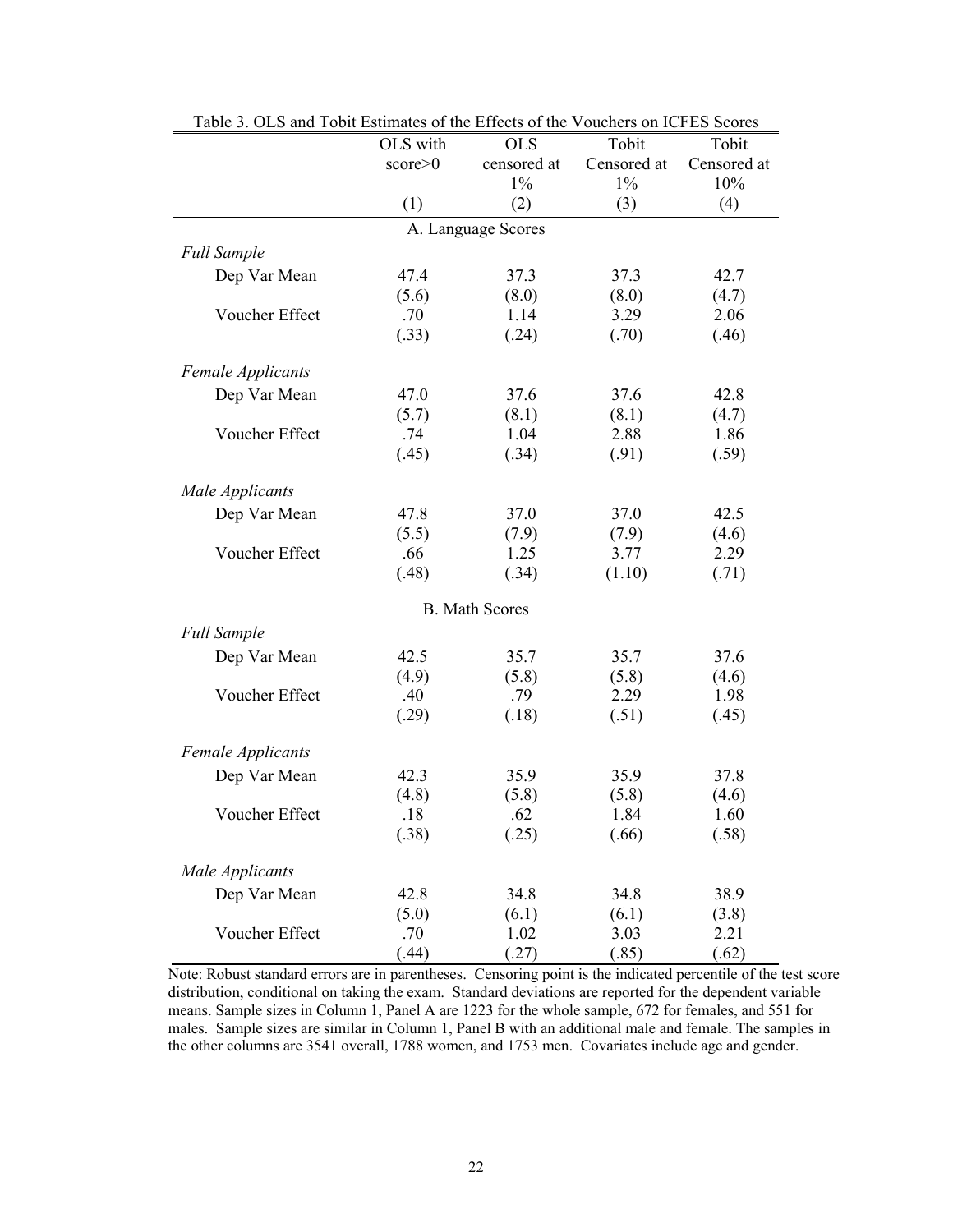| Table 4. Bounds on Voucher Effects |                             |                       |            |       |        |         |  |  |  |
|------------------------------------|-----------------------------|-----------------------|------------|-------|--------|---------|--|--|--|
|                                    |                             | Loser's Avg           | $w/o$ Covs |       |        | w/ Covs |  |  |  |
|                                    |                             | Score Above           | Lower      | Upper | Lower  | Upper   |  |  |  |
| Loser's Value at                   | Percentile of               | Quantile              | Bound      | Bound | Bound  | Bound   |  |  |  |
| Percentile                         | <b>Loser's Distribution</b> | (1)                   | (2)        | (3)   | (4)    | (5)     |  |  |  |
| A. Language Scores                 |                             |                       |            |       |        |         |  |  |  |
| $\boldsymbol{0}$                   | $72nd$ Percentile           | 46.9                  | .68        | 2.81  | .70    | 2.80    |  |  |  |
|                                    |                             | (5.5)                 | (.33)      | (.31) | (.33)  | (.31)   |  |  |  |
| 41                                 | $75th$ Percentile           | 48.7                  | .46        | 2.47  | .49    | 2.46    |  |  |  |
|                                    |                             | (3.9)                 | (.26)      | (.26) | (.26)  | (.26)   |  |  |  |
| 47                                 | 85 <sup>th</sup> Percentile | 51.2                  | .49        | 2.39  | .50    | 2.37    |  |  |  |
|                                    |                             | (3.0)                 | (.27)      | (.28) | (.27)  | (.28)   |  |  |  |
| 52                                 | $95th$ Percentile           | 55.6                  | .35        | 1.38  | .36    | 1.39    |  |  |  |
|                                    |                             | (1.7)                 | (.31)      | (.34) | (.31)  | (.34)   |  |  |  |
|                                    |                             | <b>B.</b> Math Scores |            |       |        |         |  |  |  |
| $\boldsymbol{0}$                   | $70th$ Percentile           | 42.3                  | .40        | 2.40  | .40    | 2.41    |  |  |  |
|                                    |                             | (4.8)                 | (.29)      | (.27) | (.29)  | (.27)   |  |  |  |
| 37                                 | $75th$ Percentile           | 43.7                  | .35        | 1.76  | .34    | 1.76    |  |  |  |
|                                    |                             | (3.8)                 | (.25)      | (.25) | (.25)  | (.25)   |  |  |  |
| 42                                 | 85 <sup>th</sup> Percentile | 46.2                  | .24        | 1.44  | .27    | 1.48    |  |  |  |
|                                    |                             | (3.2)                 | (.28)      | (.28) | (.28)  | (.28)   |  |  |  |
| 47                                 | $95th$ Percentile           | 50.3                  | $-.09$     | 1.85  | $-.11$ | 1.80    |  |  |  |
|                                    |                             | (2.4)                 | (.39)      | (.42) | (.39)  | (.43)   |  |  |  |

Notes: The table reports bounds computed using the formulas in Proposition 1 in the text. Means and standard deviations are shown in column 1. Estimated bounds and standard errors are shown in columns 2-5. Columns 4-5 include controls for age and gender

|                   |      |                  | Language Scores |            |        |            | Math Scores |        |  |  |
|-------------------|------|------------------|-----------------|------------|--------|------------|-------------|--------|--|--|
| <b>Test Score</b> |      |                  | <b>OLS</b>      | <b>OLS</b> | Probit | <b>OLS</b> | <b>OLS</b>  | Probit |  |  |
|                   |      | Score            | No Covs         | Covs       | Covs   | No Covs    | Covs        | Covs   |  |  |
| Language          | Math | Threshold        | (1)             | (2)        | (3)    | (4)        | (5)         | (6)    |  |  |
| 40                | 35   | $10^{\text{th}}$ | .069            | .057       | .063   | .073       | .061        | .068   |  |  |
|                   |      | Percentile       | (.016)          | (.014)     | (.015) | (.016)     | (.014)      | (.016) |  |  |
| 44                | 39   | $25^{\text{th}}$ | .055            | .045       | .047   | .062       | .052        | .054   |  |  |
|                   |      | Percentile       | (.014)          | (.013)     | (.014) | (.015)     | (.014)      | (.014) |  |  |
| 47                | 42   | $50^{\text{th}}$ | .050            | .043       | .041   | .051       | .044        | .044   |  |  |
|                   |      | Percentile       | (.012)          | (.012)     | (.011) | (.012)     | (012)       | (.011) |  |  |
| 51                | 45   | $75^{\text{th}}$ | .033            | .030       | .025   | .034       | .031        | .027   |  |  |
|                   |      | Percentile       | (.009)          | (.008)     | (.007) | (.009)     | (.009)      | (.008) |  |  |
| 54                | 48   | 90 <sup>th</sup> | .015            | .013       | .010   | .005       | .003        | .003   |  |  |
|                   |      | Percentile       | (.006)          | (.006)     | (.004) | (.006)     | (0.06)      | (.005) |  |  |

Table 5. Effects on the Probability of Exceeding Test Score Percentiles

Notes: The dependent variable indicates whether students exceeded various percentiles in the relevant score distribution for test-takers. Marginal effects are reported for probit estimates. Standard errors are reported in parentheses. Sample size is 3,541.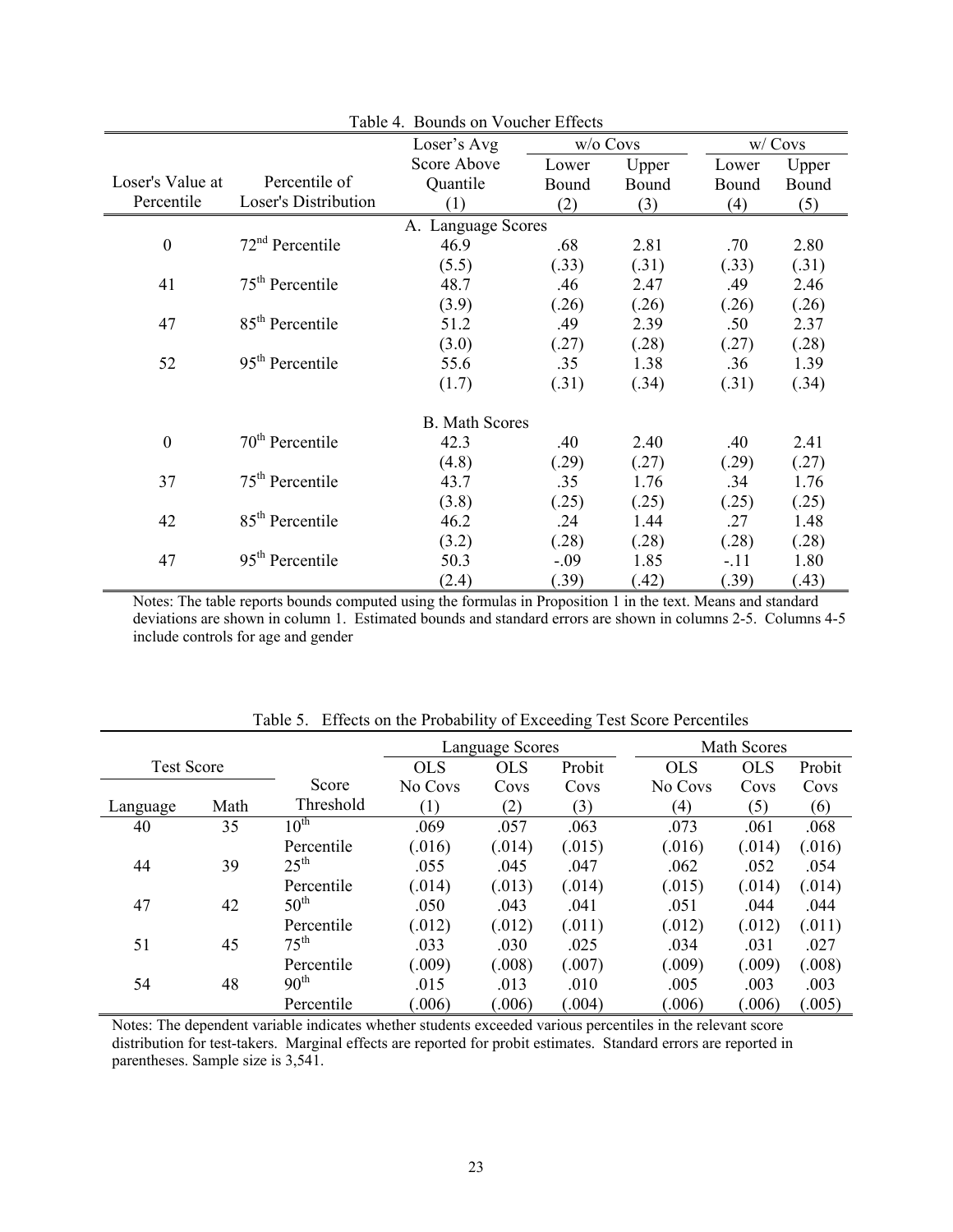

Figure 1. Tobit Coefficients by Censoring Percentile in Score Distribution. The figure plots Tobit estimates of the effect of vouchers on test scores, using data censored at the point indicated on the X-axis (i.e., values below the indicated percentile are assigned a value of zero). For the purposes of this exercise, non-takers are also coded as having a score of zero.